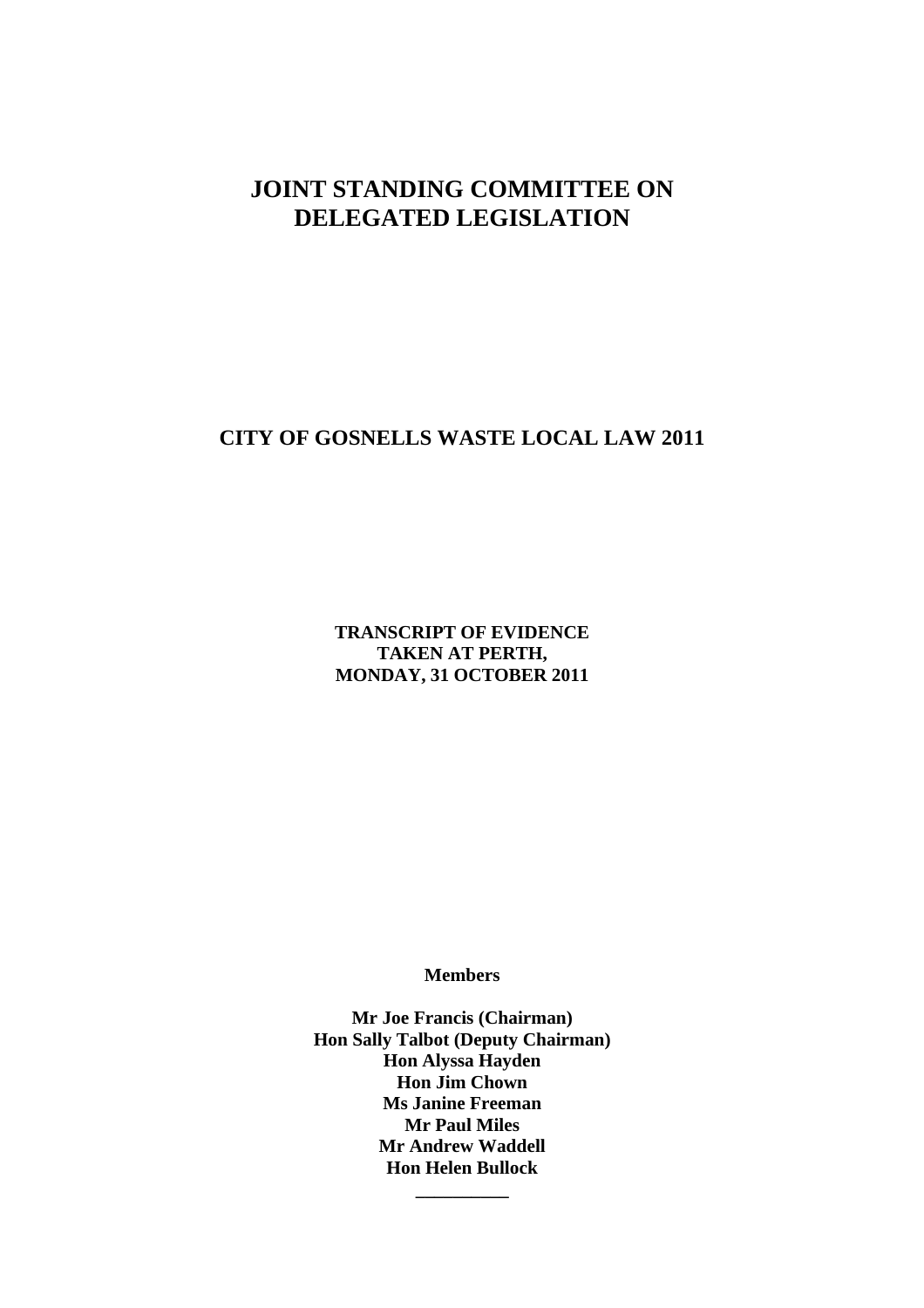#### **Hearing commenced at 10.08 am**

#### **ADAM, MS MARY**

**Manager, Legislation, Department of Local Government, sworn and examined:**

**TUCKER, MS BERNADINE Manager, Governance, City of Gosnells, sworn and examined:**

**PERKINS, MR TREVOR Director, Governance, City of Gosnells, sworn and examined:** 

**McGOVERN, MR JAMES** 

**Manager, Governance, Western Australian Local Government Association, sworn and examined:**

**The CHAIRMAN:** Thank you everyone for coming in. On behalf of the committee I would like to welcome you to the meeting. Before we begin I must ask you to take either the oath or affirmation.

[Witnesses took the oath or affirmation.]

**The CHAIRMAN**: You have signed a document entitled "Information for Witnesses". Have you read and understood that document?

#### **The Witnesses**: Yes.

**The CHAIRMAN**: These proceedings are being recorded by Hansard. A transcript of your evidence will be provided to you. To assist the committee and Hansard can I ask you to please quote the full title of any document you refer to during the course of this hearing for the record and please be aware of the microphones and try to talk into them. Be sure you do not cover them with paper or make noise near them. I remind you that your transcript will become a matter for the public record. If for some reason you wish to make a confidential statement during today's proceedings, you should request that the evidence be taken in closed session. If the committee grants your request any public and media in attendance will be excluded from the hearing. Please note that until such time as the transcript of your public evidence is finalised, it should not be made public. I advise you that publication or disclosure of the uncorrected transcript of evidence may constitute contempt of Parliament and may mean that the material published or disclosed is not subject to parliamentary privilege.

Would anyone like to make an opening statement?

**Mr Perkins**: Before you start, we have a document that, if you wish you can circulate to all the members of the committee, as we were asked to bring any evidence with us.

The CHAIRMAN: I will start by stating briefly the role of the Joint Standing Committee on Delegated Legislation. Our committee is obviously governed by the standing orders of the Legislative Council. It is made up of four members of the Assembly and four members of the Council. Our job is basically to review all these kinds of local laws and government regulations, and recommend to the Legislative Council that they be disallowed in certain circumstances when they are in breach of our terms of reference. We make a recommendation to the Council; it is not necessarily something the Council has to uphold. We are kind of a set of eyes or gatekeeper to the Legislative Council and to the Parliament on these kinds of regulations. I guess this one stood out. I understand there are other laws with other councils that are fairly similar, but this one stood out purely on the basis of a commonsense alarm bell, I am sorry. When I see things such as fines of \$75 for leaving a bin lid open, \$150 for putting it out at the wrong time, not collecting it or not keeping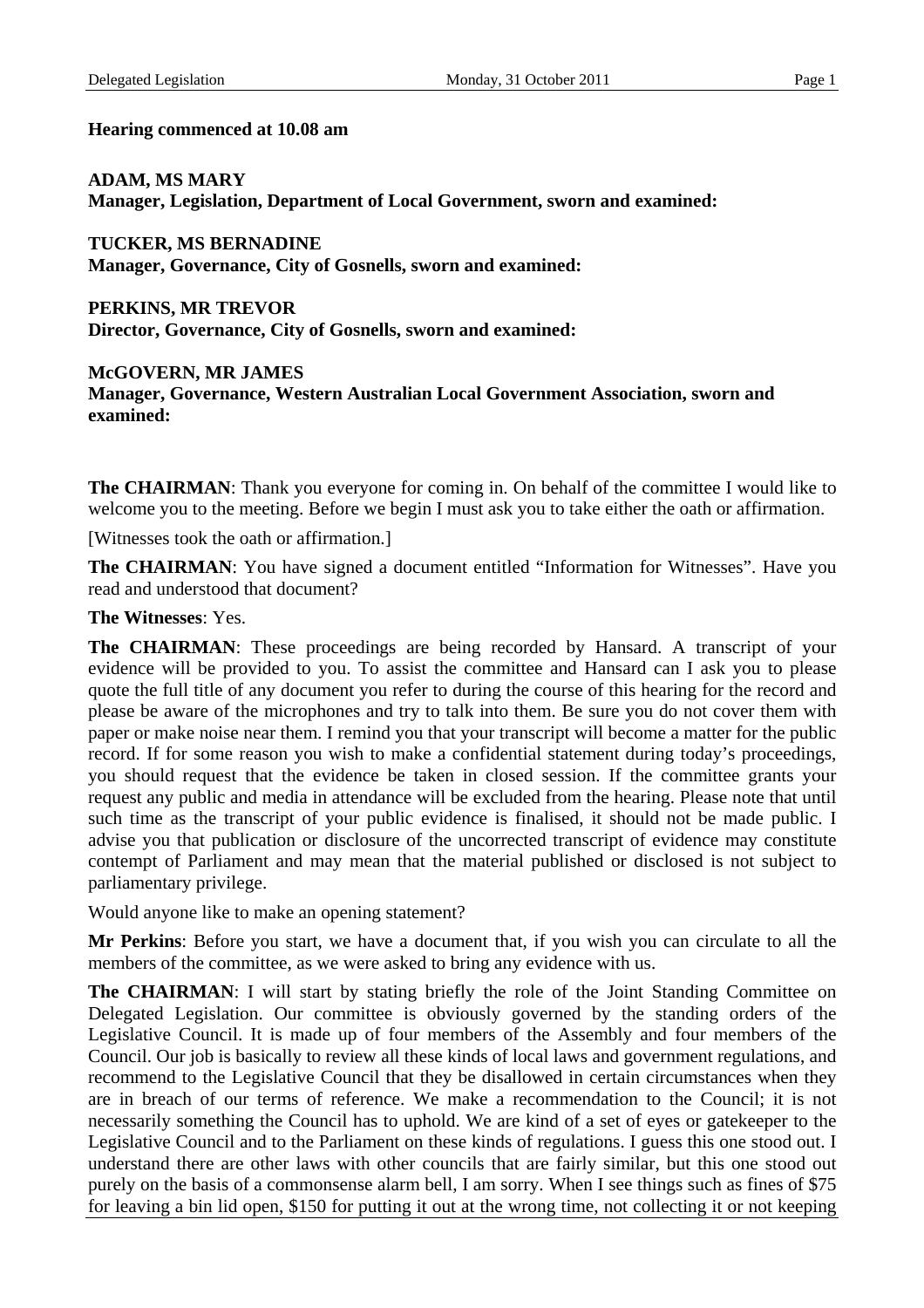it clean I have to ask why. It is vague and uncertain and it seems a bit unnecessary in today's society. We have some questions prepared. If you want to start with that document, sir, that would be good.

**Ms Tucker**: I am not sure whether you want to progress through the issues in your letter.

**The CHAIRMAN:** I am happy if you want to start that way.

**Ms Tucker**: We addressed them point by point through the whole letter that was sent to the City of Gosnells.

**The CHAIRMAN**: Let us start with that.

**Ms Tucker**: First off it is an introduction in relation to the making of this local law. On 29 September this year the city received correspondence from the Joint Standing Committee on Delegated Legislation identifying a number of perceived anomalies in the City of Gosnells Waste Local Law 2011. As attachments referred to in that communication, being copies of correspondence to and from the Minister for Local Government, were not received, telephone contact was made with Ms Veletta, the committee's advisory officer, who in turn forwarded the copies through to the city. Ms Veletta was advised at the time of city's inability to meet the deadline that was required in relation to the undertakings of 12 October, which was our council meeting, as the agenda had already closed. We did at that time, though, give an undertaking to progress the matter through to the following council meeting. During the discussion, the city sought clarification in relation to a range of issues contained within the correspondence from the committee. We believe it was acceptable clarification, however that was not forthcoming, which made it difficult for us to progress those matters through to the ordinary council meeting. As a result, the city wrote to the committee on 29 September, seeking clarification of aspects of the local law that were deemed "too vague and uncertain", to enable it to place an appropriate recommendation before council that could provide an undertaking that would serve the greater good of the community.

On 5 October this year, following receipt of the copies of the minister's correspondence from Ms Veletta, the city wrote to the Director General of the Department of Local Government, requesting that agency to seek a ruling from the State Solicitor as to the use of the term "city" in the local law, rather than the generic "local government". On Saturday, 15 October, as the city had received no response from the committee, the director of governance forwarded an email to Ms Veletta, advising that he was in the process of drafting a report to council, but without response to the correspondence of 29 September clarifying the matters, it was somewhat difficult to seek that determination from council.

On 17 October, Ms Veletta phoned the director of governance to advise that correspondence clarifying the issues would not be forthcoming, and, further, he was to attend a hearing of the committee today.

On 25 October, the city received a response from the Department of Local Government, which in part stated —

As the Minister has accepted the Committee's view on this matter a further legal opinion is not required."

As a result of the above, the City of Gosnells tenders the following in support of its local law for the consideration of the committee. This sets out, point by point, the issues that were raised.

The first one that was raised by the committee was the term "city waste", which was in the beginning of the local law. With our local law, as has been identified by the committee, we have removed the term "local government" and replaced it with the term "city"; therefore, it is called "city waste". If it goes back to the original term, it is "local government waste", and "local government waste" is defined in the Waste Avoidance and Resource Recovery Act. But the City of Gosnells has taken that matter to council and has sought a resolution to remove the term "city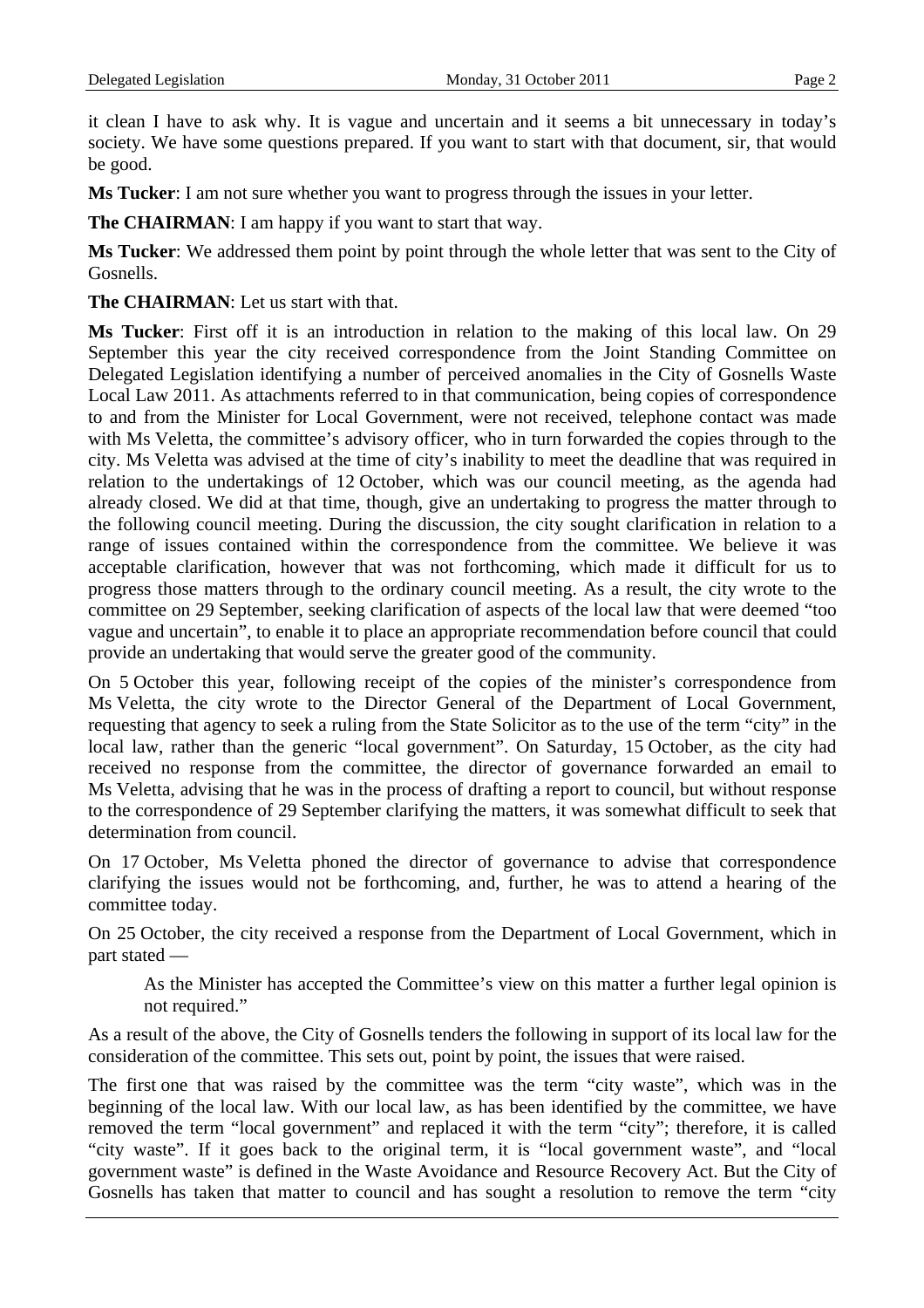waste" from that part of the local law, so then it will just be referred to as "waste". That has been through to council, and we do have that resolution.

Is the committee happy with that response, or would you like some more information in relation that?

**The CHAIRMAN**: Do any members want to ask about that? I do not think that is much of an issue.

# **Ms Tucker**: Is that okay?

The next matter raised in the correspondence was in relation to the term "city". I will not repeat all the words that were in the correspondence; on page 4 is the city's response in relation to that. The committee is of the view that we should be following the model local law—that is what was pointed out in the correspondence, and the city does deviate from the model local law—but in relation to that, clause 3.8 of the Local Government Act says that following a model local law "may" occur, so there is the view that it is discretionary; you do not actually have to follow the model local law. Section 3.9(2) of the Local Government Act goes further, stating —

Model local laws have no effect except to the extent that they are adopted.

So, therefore, if the city does not adopt the model local law, it does not have effect. It is our view that a model local law does not have to be adopted. We can adopt it in part or in whole; in this situation with our model local law, we did not really follow the model.

In relation to the model local law, as well, a new model local law in relation to waste is actually being developed; that is still currently under review. Without pre-empting the response from WALGA, I believe that is still to have the sign off from the Department of Environment and Conservation, so that is still progressing through.

[10.20 am]

**The CHAIRMAN**: And that is the draft one you presented to us?

**Mr Perkins**: That is correct.

**Ms Tucker**: That is still progressing through. That one actually came out for consultation with the local government sector after our local laws went through, so we have not followed that one, obviously, because that was not in existence at that point in time. In relation to the term "city", under section 2(5) of the Local Government Act, it says that local governments are created as bodies corporate; therefore, we do have the capacity of an actual person, and subsection (4) goes through saying that the corporate name of a local government is the combination of the district's designation and name. For example, the City of Gosnells is the corporate entity or corporate name of the local government. I know that the committee does have a view and has expressed a view in relation to the terms "city" and "local government". We have been discussing this and we have sought clarification from our own legal advisers, saying that the terms "local government" and "city" are correct, and our legal advisers said that the term "City of Gosnells" would be preferable to the generic term "local government", so we have followed the legal advice that we have been provided; it is not just something that we came up with. It has been pointed out that the term "local government" is correct because that is what is referred to in the Local Government Act and also the Waste Avoidance and Resource Recovery Act. We are of the view that that is just the generic term, because it is unlikely to be referred to as a city, a shire or a town in those acts; they would just refer to a generic local government, but our local law has been referred to as the City of Gosnells Waste Local Law; therefore, reference through the local law to the "city", we believe, is correct. Additionally, there is a seal that must be placed on the local law, and it is the seal of the City of Gosnells, not the seal of a local government. That is why we are of the view that "city" is the preferable term in relation to this local law, because it is specific to the City of Gosnells and it does not go outside our district or outside our boundary.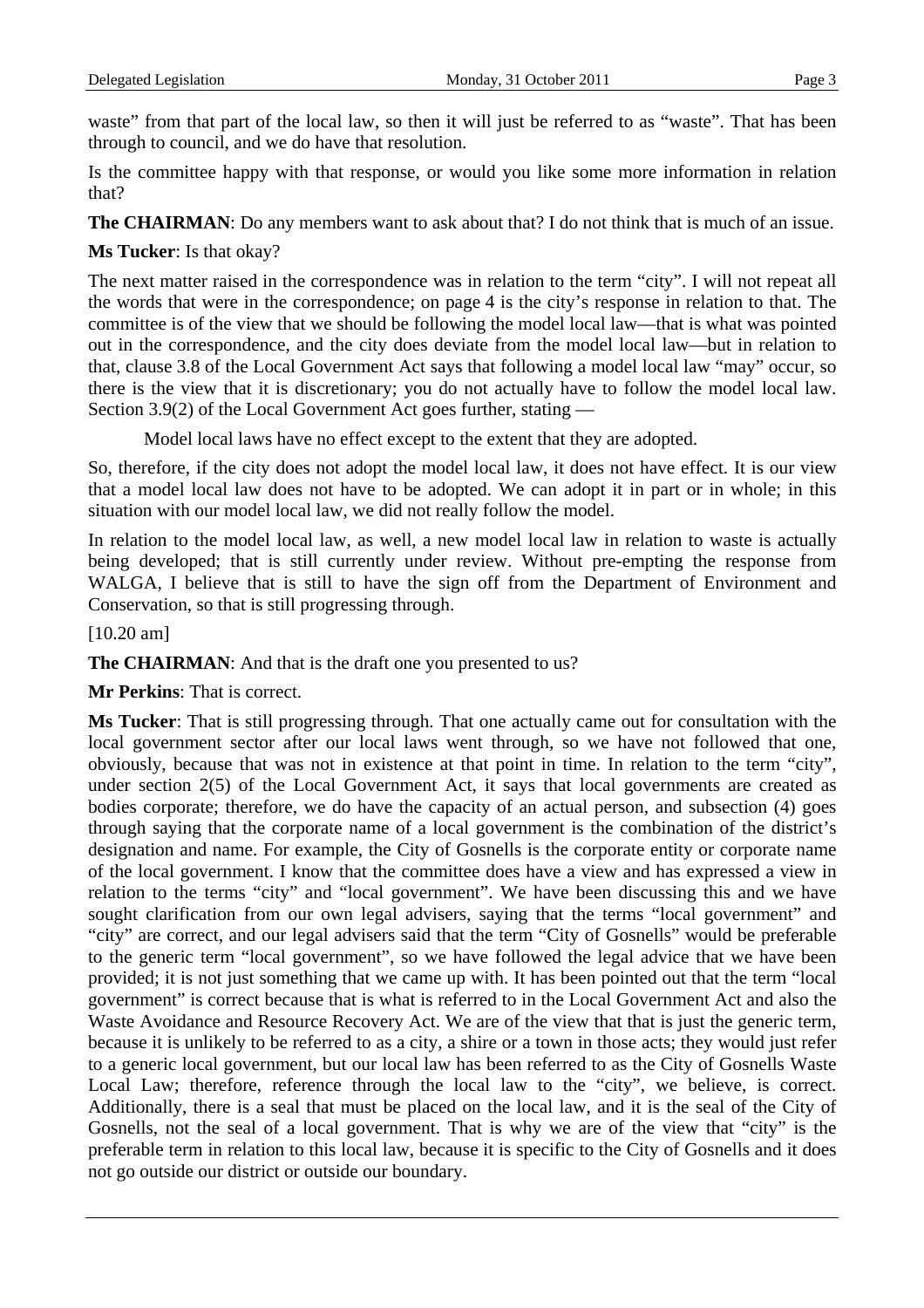When we do develop a local law, we look at the committee's local government undertaking register, which is on the website, because it is a very useful document and it lets us go through and see what other points the committee has identified as being an issue, so we can go through and make sure we do not replicate those same mistakes, because we do not want to waste your time and we do not want to waste our time having to recreate the local law or the process. So, having a look at that register, there was no reference on there in relation to any local laws removing the term "city" and replacing it with "local government". Therefore, that is why we have continued with the word "city", as have other local governments used the terms "city", "shire" or "town" in their local laws. I believe that the letter that was delivered to us in relation to what went through to the minister about the City of Perth Parking Local Law 2010, and also the City of Mandurah Waste Management Local Law 2010, was not in relation to replacing the term "city" with "local government", but "city" with "council" in a couple of clauses. In the undertaking register that is published on the website, it did say that but it did not say to replace the term "city" with "local government", so it was just in relation to "council". The City of Perth Parking Local Law, although required by the committee to replace the word "city" in three of its clauses, has allowed no less than 63 other terms or reference to the word "city" allowed in that local law, so the rest of it went through. Only three clauses were an issue. I think it is because it should have been "council" and not "city", because there is a difference between the role of the city and the role of the council.

We have identified a number of other local laws that have used the specific terms "shire", "city" or "town" in their local laws. I have also identified four that are specific to their waste local laws that have gone through recently, and the term "local government" has not appeared in their local laws either, so I suppose, from our point of view, it is consistency to make sure that we are all doing the same thing, and if other local governments are using those terms because they are specific to their sector or to their local government district, then it is probably the preferable term. Again, it is not something that we have just gone out on a limb to do; it is something we have been following other local governments on and seeing what has been happening in that sector.

The next matter that was of concern to the committee was the term "recyclable material and the collection of bulk material", and that this should be defined more clearly in clause 1.2. The term "collection service of recyclable material" is, I believe, a common-use term—"recyclable material"—so I am a bit unsure whether the committee wants us to define "collection service" or "recyclable material". In any event, the Waste Avoidance and Resource Recovery Act refers to the term "recycled materials" or "recycled" throughout that act, and the act does not define the term "recycled". Therefore, I do not think it is proper that subordinate legislation should define a term that an overarching act does not define in the first place. Because it is not defined, I think we go back to the literal rule in relation to understanding what the term "recyclable" means, and I think it is a common term that most people would understand, so I am not sure if the committee wants us to define the term "recyclable". In any event, we have looked at the Waste Avoidance and Resource Recovery Act and believe that we can better define that clause instead of saying "recyclable material or bulk material", to align it more with the act and have it as "recyclable waste and bulk waste", because "waste" is the term that is used in the Waste Avoidance and Resource Recovery Act. If we used that term, it would be consistent.

**The CHAIRMAN**: I am guessing that your bulk waste is collected two or three times a year.

**Ms Tucker**: That is right, the kerbside collection, and that is clearly defined when we send out the rates notices for recyclable material; you have the yellow lid bins and the bulk rubbish collections that occur, like you say, two to three times a year.

**Hon SALLY TALBOT**: So is there a definition of that on your rates notice?

**Ms Tucker**: It does define what that is, and it does define what they collect and what they will not collect.

**Hon SALLY TALBOT**: Do you have a copy of that here, by any chance?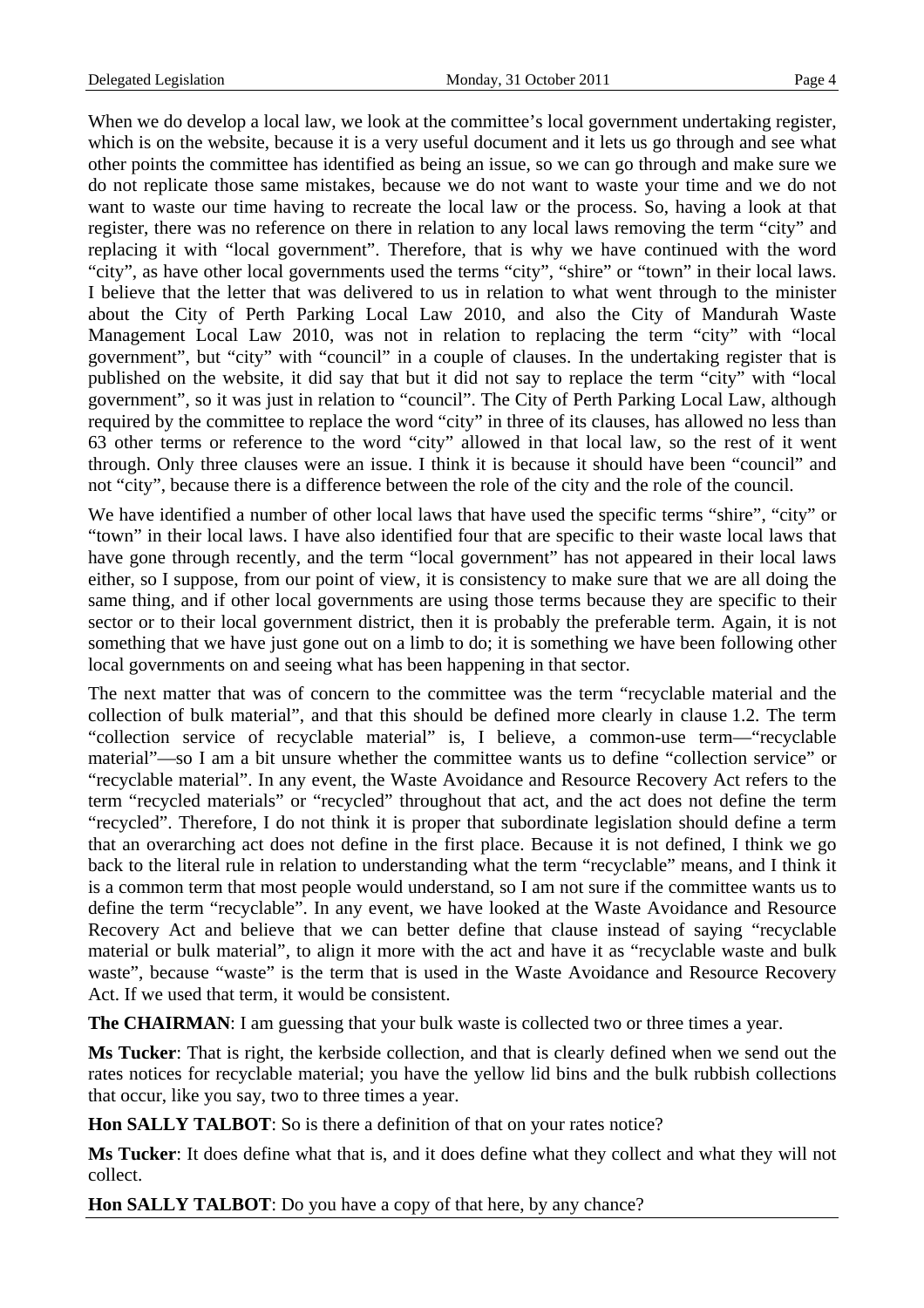### **Ms Tucker**: No.

**The CHAIRMAN:** Is it on your website as well, when they are scheduled for certain suburbs?

## **Mr Perkins**: Yes.

**Ms Tucker**: Yes, so it is all clear for the residents when that will occur and what waste will be collected and when it will not be, because there are different types of collections as well. There are ones for green waste and there is one for recyclable materials.

**The CHAIRMAN:** Just on a tangent, if I could. Is it the experience of your council that certain areas might start their own trend on these things, where someone just puts rubbish out the front and the neighbours think, "Oh, okay, we've got a bulk collection coming up", and they put their rubbish out, and before you know it, the whole suburb has bulk collection rubbish or waste out, and you have not even programmed it?

**Ms Tucker**: We do have that. That is covered under one of our other local laws—that they cannot put rubbish on the verge without it being a bulk rubbish collection; it is an offence and we can prosecute in relation to that.

**The CHAIRMAN**: Have you ever prosecuted anyone for that?

**Ms Tucker**: Not for rubbish, but we have prosecuted in relation to the parking of vehicle bodies on verges.

**Mr Perkins**: With that one, if I may, because of the proliferation of waste on verges, we generally ask that they put it out the weekend before, but quite often we get it four or five weeks ahead of the collection. We visit the site, and request that the people remove the rubbish and bring it back on the day prior to the collection. Generally we have a fairly good response; however, if they do not, as you know, once it is out there, it gets rifled through by everyone and gets spread all over the verge, and that creates a problem.

**The CHAIRMAN**: Absolutely; it is like a daily garage sale!

**Mr Perkins**: It is something that we would like not to have to provide, but the community just demands it.

**The CHAIRMAN**: Yes; sorry to get sidetracked on that. I will let you continue.

**Ms Tucker**: That is in relation to recyclable material and bulk material. As I said, we concede that it is probably better defined to be in line with the Waste Avoidance and Resource Recovery Act, to be defined as "recyclable waste and bulk waste", because that is the term that is used in the overarching act. In relation to that again, other local governments use that term, and five waste laws that contain the same wording have gone through since 2009.

### [10.30 am]

Then we come down to the issue in relation to offences and penalties. This is perhaps the area that we were most perplexed about in relation to what the actual issue was. We were not sure whether it was the monetary penalty attached to offences or whether it was making those offences in the first place.

## **Ms J.M. FREEMAN**: It was both.

**Ms Tucker**: It was both; okay. In relation to making an offence in the first place, the clauses themselves throughout the local law actually give rise to an offence. If a clause gives rise to an offence, it is only proper that there is a penalty attached to it; otherwise, it should not be a clause in the first place. If a clause says that you shall not do this —

**Ms J.M. FREEMAN**: I will take you through the oc health and safety act!

**Ms Tucker**: If a clause says that you shall not do this and somebody does it, it is a breach of that clause. There should be a penalty attached to that. Perhaps Trevor would like to go through this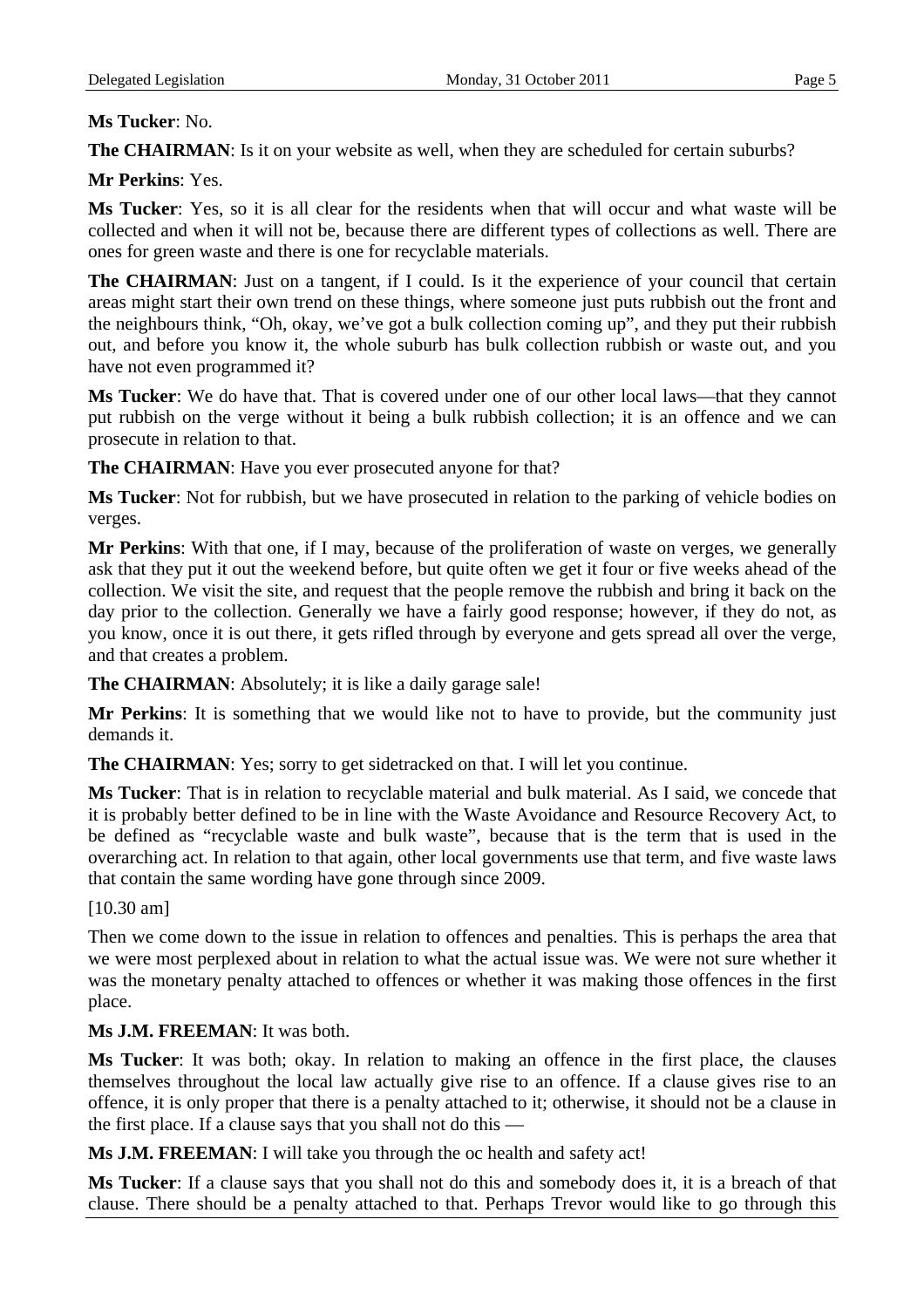because a lot of these issues in relation to the penalties arise out of the old health regulations, and Trevor is more experienced than I am in relation to those.

**Mr Perkins**: A lot of the penalties you will find in all waste laws going through at the moment have been around since 1985–86 when the mobile garbage bins first came in. Take, for instance, the one in relation to the lid being closed on the bin. The City of Gosnells, with the gully, easterly winds that we get from October through to March–April every year, has a vortex that draws the rubbish out of the bins and it spreads it all around the community; hence, the design of the bins are such that when it is closed, it will not lift the bin. Similarly, our crows and magpies, which are everywhere at the moment, do likewise. If the lid is open on the bin, it draws it out. The third issue is fly attack. We get, especially from now on, flystrike in the bins, which creates a nuisance—both odour and fly breeding. That is the reason for it. The bins are designed so that the lid is closed and it does not allow those things.

**Ms J.M. FREEMAN**: But you are talking about when the bin is full, are you not?

**Mr Perkins**: Yes.

**Ms J.M. FREEMAN**: But that is not what your local law says.

**Mr Perkins**: No.

**Ms J.M. FREEMAN**: I get that you keep the bin closed when the bin is full, but when the bin is empty —

**Ms Tucker**: But there is still residual waste that is left in the bottom of bins.

**Mr A.J. WADDELL**: Follow your own trucks and watch what they do. They dump out the bin and then drop the bin back on the thing. You will find a percentage of those bins will have their lids open as a result of the dumping process. Essentially, an offence has been created by your own vehicles. How is that reasonable?

**Mr Perkins**: We do not disagree there, and I take the points that you are making. That is what we were not clear on. However, what I can say not only in this room is that our drivers are continually counselled that when they put the bin back, it has to be upright and the lid should be shut. If it is brought to our attention that when they are doing it, the lid is open, they are told to stop the vehicle and go and shut the lid. I heard a comment from the room that it is all of them. I would challenge that. It does not happen in the City of Gosnells, but I am not going to say it does not happen to a number of them.

The CHAIRMAN: I would say that the trucks that you use are exactly the same as the ones Cockburn uses in design and in operation. I live in Atwell. In fact, I spent two hours in the City of Gosnells yesterday, taking my dog for a walk just to have a look around. I am guessing the weather conditions that affect where I live are exactly the same. My collection day is Friday, and, honestly, one in four Fridays I will come home and I will find the bin, before it is emptied, blown over because the wind that comes through is quite surprising. It would be exactly the same for Gosnells.

**Mr Perkins**: Because of the sea breeze, yes.

**The CHAIRMAN**: Once the bin is emptied, it is anyone's guess as to how far down the road it is. A lot of times when the bin gets put back down, do not worry about the lid being shut—it is not even standing up. Most of the time the bin lids are open. In fact, I use it as a sign to know that the bin has been collected. When they are empty, they are light. A bit of wind will blow them over. Can you see how ridiculous it is —

**Mr Perkins**: I cannot comment on how Cockburn operates.

**The CHAIRMAN:** — to bring in a law to try to ping people \$75 for not having their bin shut?

**Mr Perkins**: Having come today, we can understand what you are on about, because, as I say, that has been in the local law right across Western Australia since 1985. But I can hear what you are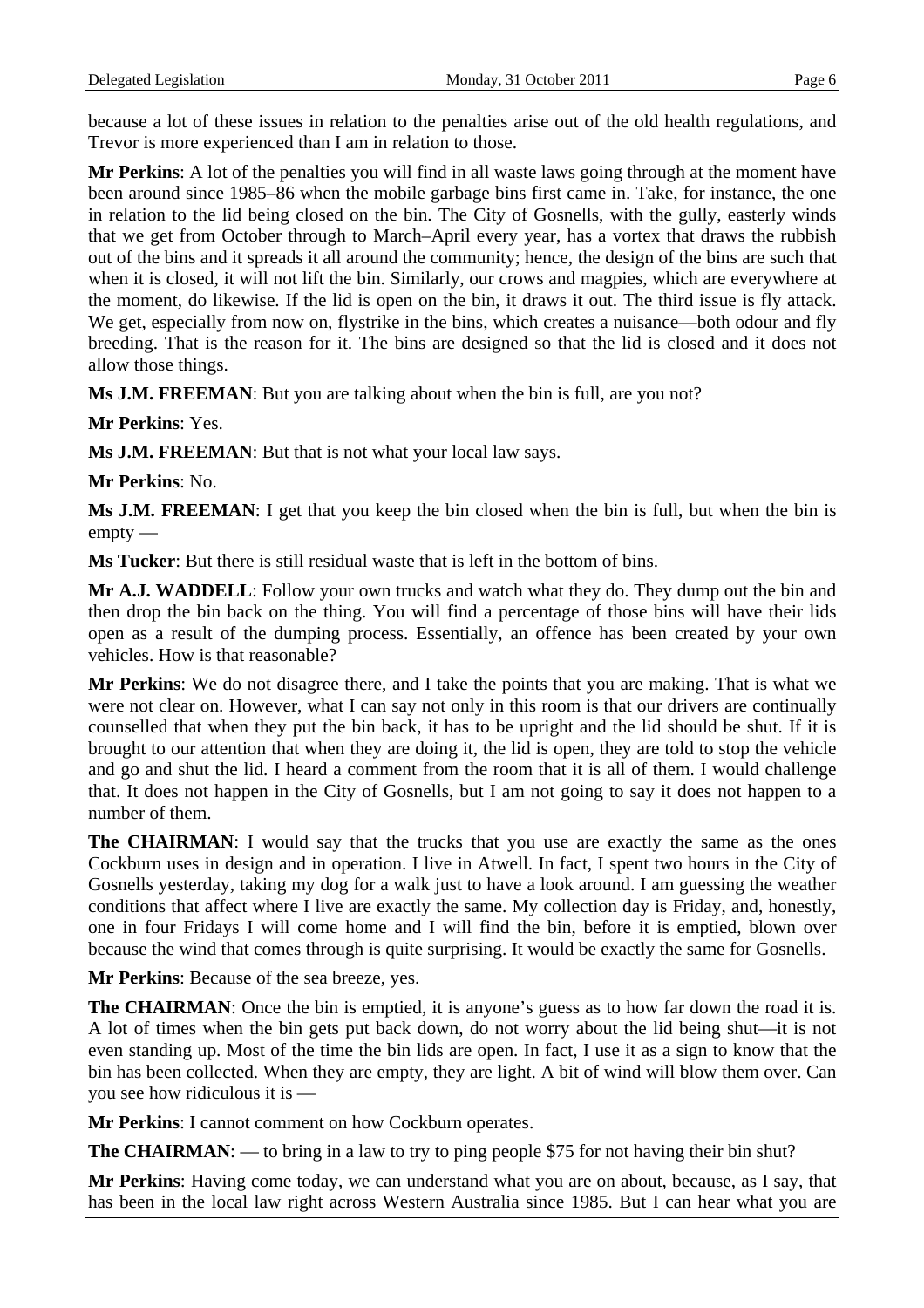saying, so the terminology there does need a modification to cover that. But you do still have fly breeding after the bin has been emptied. If you see what people put in their bins from time to time, it is an issue. But I hear where you are coming from.

**The CHAIRMAN**: I will just flag a few other things like "by 6.00 am". Really? I am going to ask you to explain. What if someone is a shift worker? What if someone is a fly in, fly out worker? What if someone is taken over to the eastern states for two days and they put their bin out on a Wednesday?

**Mr A.J. WADDELL**: Or they are booked on Qantas?

**The CHAIRMAN**: One of our committee members is. His bin is probably still sitting out the front of his house and might be for three days until he gets back. There are things outside people's control just in the amazing lifestyles we live these days, with people flying in and out, travelling and going away. What if I did not put my bin out by 6.00 am because I was held up at night shift or had a late night the night before? What if my bin is only a third full and I choose not to put it out this week? Technically, is that an offence as well for not putting my bin out by 6.00 am when I am not even going to put it out?

**Mr Perkins**: Again, that takes a different slant on what we were looking at in the local law. If the bin is not out, it will not be collected. But if an individual fails for the very points that you just made and they ring the city and say, "For this reason, unfortunately, I could not get my bin out", we will collect it. But if that same person week in week out does not put it out, their bin does not get collected.

**The CHAIRMAN**: Whose problem is that? That is their problem.

**Mr Perkins**: That is right; yes.

**The CHAIRMAN:** Are you going to fine them?

**Mr A.J. WADDELL**: That is our problem. You are criminalising behaviour which is not obnoxious in any way whatsoever. Why are you making it an offence for somebody to do something which is completely reasonable in today's society to do?

**Mr Perkins**: Yes; I take your point.

**Ms J.M. FREEMAN**: I understand you are saying that it has probably come through the health regulations, but if you look at your language in terms of 2.3 of your government gazetted regulation, it says "an owner or occupier of premises shall". So, on all occasions within a reasonable period before collection time, and no later than 6:00 am on the designated collection day, they shall do that. Attached to that is a penalty. I suppose we were saying that we want you to go back to your council and say to your council, "You have a look at these." You are the people who work in your area and you are the people who represent your area and you need to come up with language that is actually realistic about these things, which is very much about "every endeavour shall be made" or what is reasonable. The language here is so prescriptive, and then a penalty attaches to that. That is what the concern is. You were writing local laws that people could not not breach. The problem we have when we come here is we often see laws that, by their regulations, people are forced into a situation of actually breaking your laws and our laws. That is not good at all. That is not good governance. That is what we were saying.

**The CHAIRMAN**: If people start piling bulk rubbish when it is not scheduled or leave car bodies—that is what I was hinting at before—that is fine; I understand you do not want the neighbourhood to look like a ghetto. But do you really, really, honestly think you need laws on how clean your rubbish bin has to be? Who is going to judge a dirty bin from a clean bin? If you do not put it out, tough luck. You do not really need a local law to do this. This is not even looking at the penalties for having it not visible from the street. This is going to create a great impost on some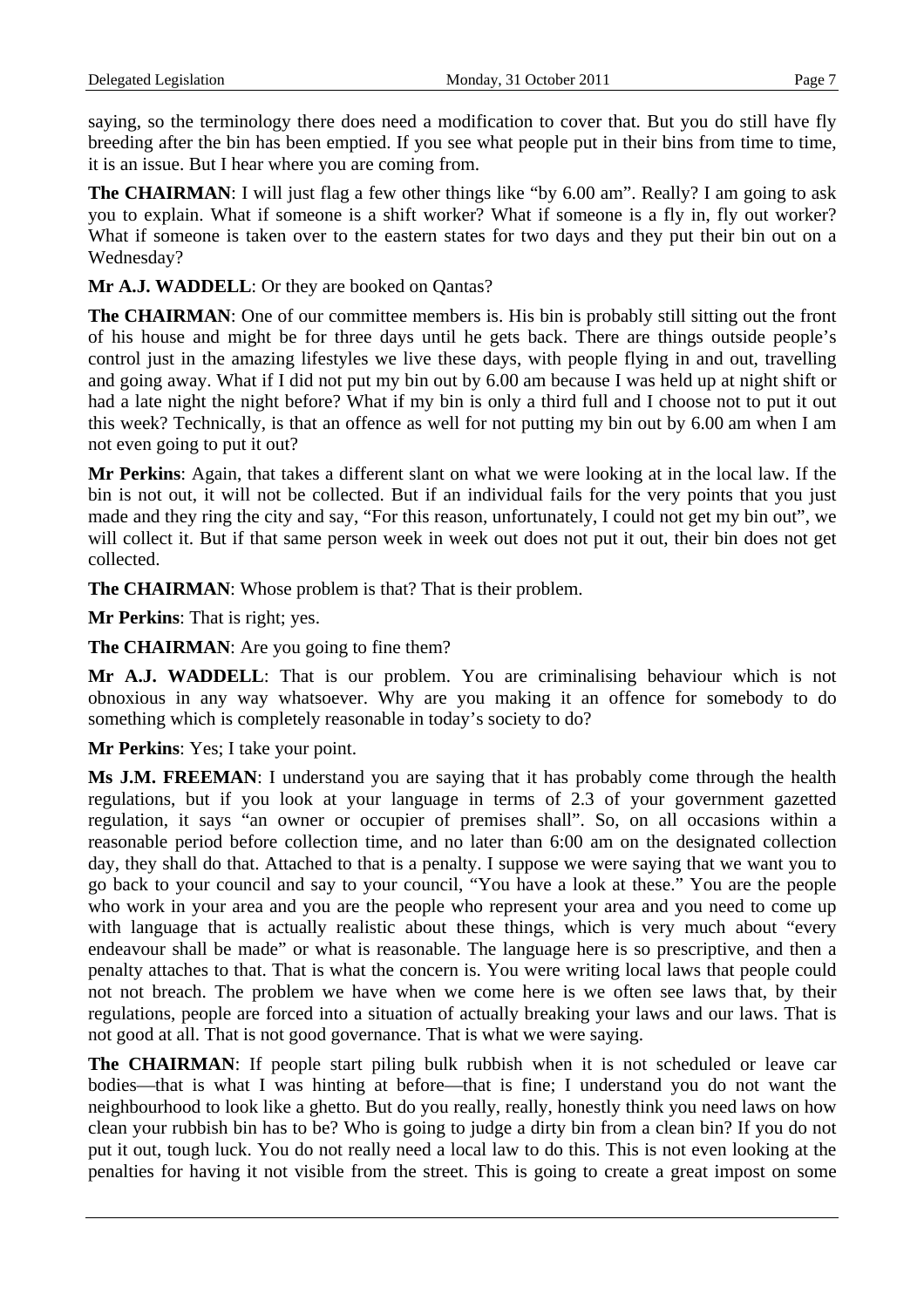people. They are going to have to buy screens or God knows what. Are you with me? Do you see what I am getting at?

**Mr Perkins**: I can answer that one inasmuch as one of the reasons for having it not visible from the street—things have changed over the last 15 or 20 years, because I have had, on more than one occasion, a full street load of bins removed or stolen and, on one occasion, every bin was still full of rubbish.

**The CHAIRMAN**: I have seen letterboxes stolen.

**Mr Perkins**: Yes; I take that point. I put that down to a different type of rubbish operation inasmuch as that was when the garden bags were moving across to 240-litre containers; hence, it was cheaper to borrow someone else's than buy a new one. During school holidays, if the bins are out and they are visible, they are taken for a walk down the street and dumped elsewhere. They are the reasons for that being put away and not visible to the general public.

**Hon ALYSSA HAYDEN**: What is your argument? A lot of people who live in your city would not have an enclosed garage; they would have a carport. If they have got it at the back of the carport, tucked away neatly, how is that an offence?

[10.40am]

**Mr Perkins**: If it is out of sight, it is no problem.

**Mr J.M. FRANCIS**: Only when the car is parked in the driveway.

**Hon ALYSSA HAYDEN**: But then they now need to go and purchase some material to make a barrier for them not to be seen from the road. What if it is a rental property?

**Mr A.J. WADDELL**: I will give a good example. I just inherited a house in the city of Gosnells and it has a driveway that comes straight off the road and the only place to put the bins is in there at the back of that driveway. It is visible from the road. There is no way, short of us creating paving to go around the back of the house, that you would actually be able to take that thing into a non-visible place, or erecting some sort of an enclosure to actually hide it. It seems an absurd length and cost that you are imposing on the community in order to avoid that maybe somebody might steal the bin. I mean, that house particularly has been broken into three or four times to my knowledge, and people went and smashed the window and took whatever they wanted to take. Whether that bin was in the front or whether it was in the back, if somebody had a mind to steal that thing, that bin was going. I do not see that this regulation benefits the community and leads to good governance in any particular way other than putting a high cost on the community.

**Mr J.M. FRANCIS**: There are a few other members with questions. What about kids using the bins to play cricket?

**Hon SALLY TALBOT**: I will just ask you a couple of questions about the theory and practice of the mechanisms you are setting up. Can you tell us, in the case of somebody who has contravened one of these provisions like the bin having been visible and having the lid open, what do you actually do?

**Mr Perkins**: We would generally, either through the rangers or through the waste collection service, visit the property and ask the people to amend their ways; and generally, as I say, they do that. But if we have a regular offender, then we look at alternative action.

**Hon SALLY TALBOT**: And that would be?

**Mr Perkins**: With this local law it would be an infringement.

**Ms Tucker**: With the infringements, of course, people can elect to have those dealt with in court. So, if we make a determination to infringe somebody, then we have to make sure, obviously, that there is a prima facie case before it goes through, and then be able to satisfy a magistrate that the charge that we have preferred has been correct.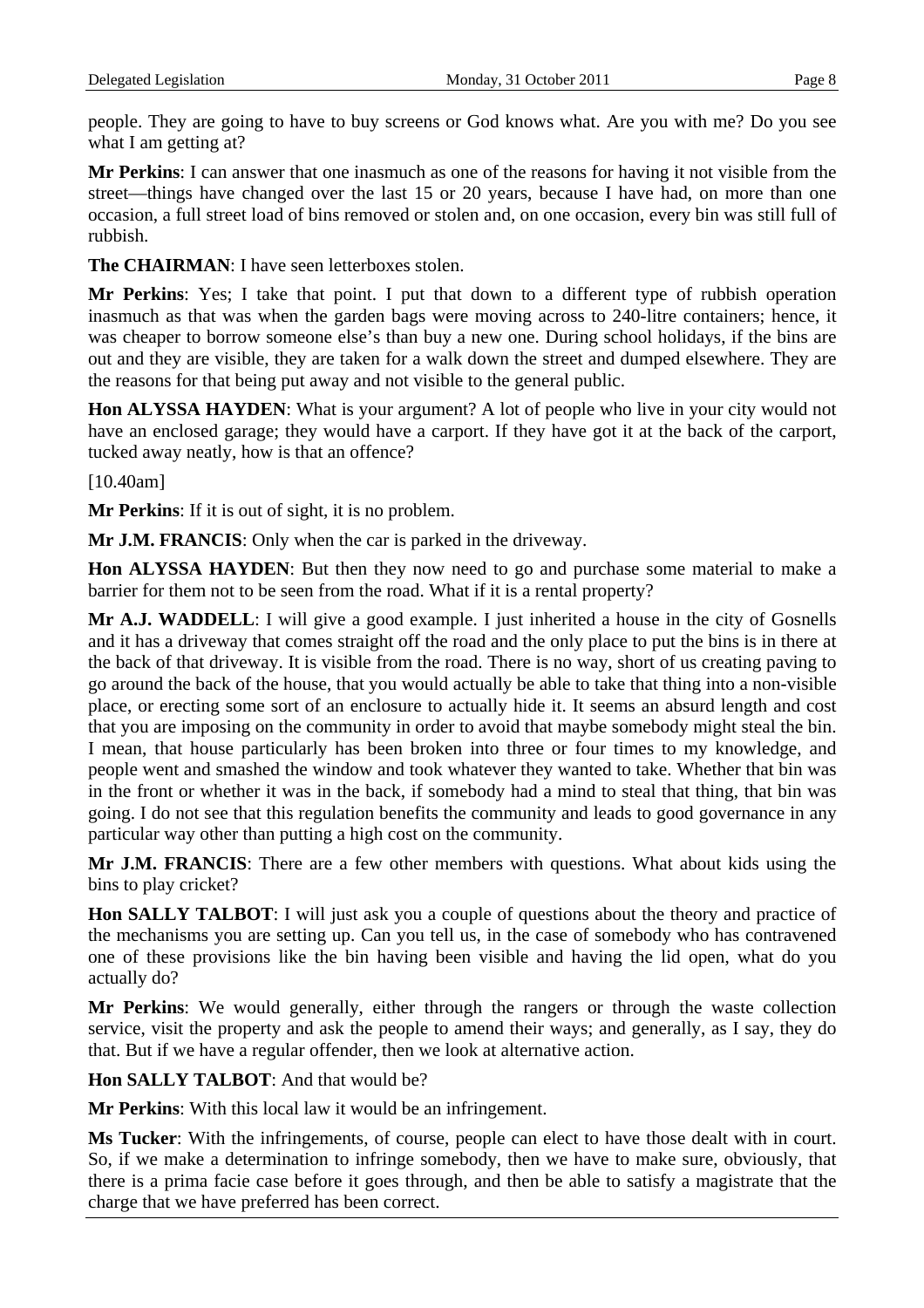**Hon SALLY TALBOT**: Let us just take one specific example. If you have somebody whose bin is visible and that is unacceptable under your provisions, do you police that? Does your report come from the ranger or from a neighbour?

**Ms Tucker**: Sometimes it comes from neighbours making complaints in relation to it, because sometimes with bins at the front we have issues of people setting fire to the bins out the front, we have people depositing other waste in bins that should not be put into those receptacles and so normally we act on a complaint.

**Hon SALLY TALBOT**: Okay. So, in relation to—I assume you have had a look at this information—all these things in the schedule, these prescribed offences, can you give us an idea about how many infringement notices you have issued over a certain period of time?

**Mr Perkins**: I can tell you exactly—none.

**Ms J.M. FREEMAN**: Infringements?

**Mr Perkins**: No, we have not. Under the former health local law we did not have that provision.

**Hon SALLY TALBOT**: Okay, so what about complaints, how many complaints have you dealt with?

**Mr Perkins**: I could not give you a specific number. As I say—and I go back in time when waste management was my area—as far as stolen bins, damage to bins, incorrect products in the bin, carcasses, motor engines, things of that nature I could not tell you in recent times because I have not been dealing with that for over 10 years.

**Ms J.M. FREEMAN**: But none of those people you had infringements on was because that was under the Health Act; is that what you are saying?

**Mr Perkins**: Yes. There was not an infringement provision under the old local law.

**Ms J.M. FREEMAN**: So how did you stop people doing it under the old local law?

**Mr Perkins**: As I say, simply by speaking to the people. And generally, nine times out of 10, once you bring something to their attention, the public, will do the right thing. But we continually have breaches—not these exact penalties—but when you look at the old health local laws, as Mary would attest, a range of issues were covered in there.

**Hon SALLY TALBOT**: I am just trying to get a feel for when you came to something like 2.3, which is failing to keep receptacle on premises so as not to be visible from the street or public place. You have got that in the list of prescribed offences. You have not been able to prosecute before but is that a problem in the city of Gosnells?

**Ms Tucker**: To issue a warning we have to give them a warning for something that they have done wrong. We cannot just issue a warning if it is not an offence, and we take a stepped approach in relation to enforcement. So a warning is always the first option that we take, and we ask somebody to comply and do the right thing, which —

**Hon SALLY TALBOT**: Okay, let me ask the question in the broadest possible way. Is there any connection between this list of prescribed offences and observed behaviour in the city of Gosnells?

**Ms Tucker**: Yes.

**Mr Perkins**: A number of them, yes.

**Hon SALLY TALBOT:** Which ones? You are saying you have not got any data.

**Ms Tucker**: We do not have information in relation to the amount of complaints that we have received. We have not got those with us today, but we receive complaints all the time about different types of offending, if you like; and rubbish is one of the biggest issues that we have in the city of Gosnells. People are illegally dumping waste, all the types of waste that they do put in bins. The city of Gosnells has a large ethnic community, a lot of Middle Eastern people and people from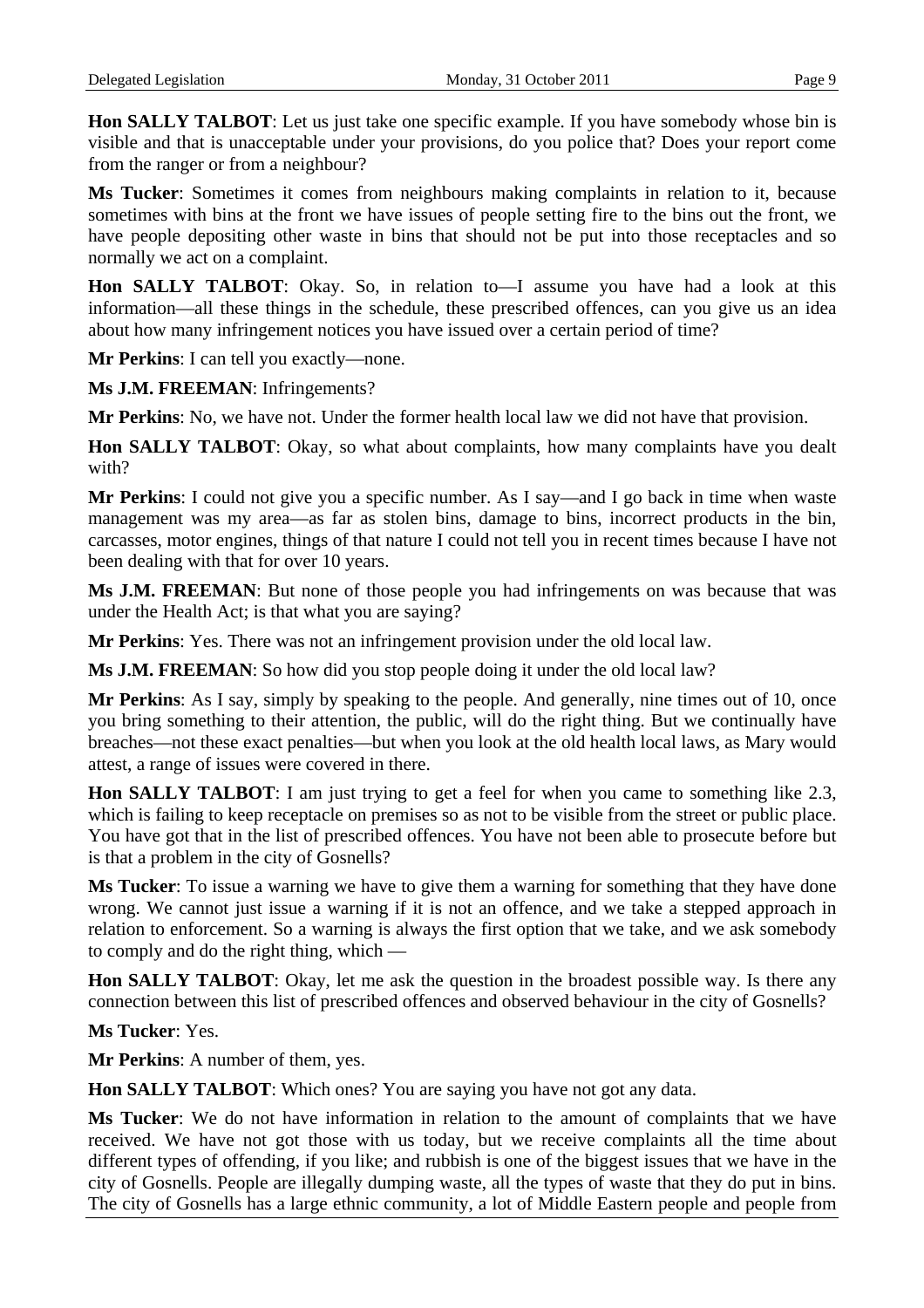non-English speaking backgrounds. They have brought with them customs that other suburbs perhaps do not get exposed to; for instance, they slaughter animals, they put carcasses in the bins. We have a large industrial area that, again, has the sort of waste that should not be in there, or oils and things like that. We have also got Western Australia's largest kennel zone, so there is waste from kennels as well. So they are issues that are specific to the city of Gosnells and I can understand that they perhaps would not be appropriate for some of the other local governments. But, again, that is the community that we have got and we are trying to enact something that can contain the waste that we are faced with within the city, because we do have to remove that waste; that is part of our jobs. But if somebody is putting something in the bin that is not correct, if it is not something in a law, we cannot tell them not to do it. So we have to be able to give a warning or something.

**Hon ALYSSA HAYDEN**: On that issue, is there an education program to the community? If you have a lot of ethnic people who do not speak English well, do you have a program to communicate to educate them what to put in the bin, and if it cannot go there what their alternative is?

**Mr Perkins**: Through the Rivers Regional Council, of which the City of Gosnells is a member, there is an education officer there and they run programs through the fortnightly newsletter that goes in the local paper that circulates the district.

**Mr P.T. MILES**: It is not working, though, is it; otherwise you would not have to do this?

**Mr Perkins**: Why do we have any laws? We educate the people trying to win and, unfortunately, we have got to have laws to enforce it, I suppose.

**Hon SALLY TALBOT**: But you do generally have some kind of KPIs associated with measures of this kind to test whether they are working.

**Mr Perkins**: Yes, compliance with —

**Hon SALLY TALBOT**: If you had a law that said everybody had to wear seatbelts to drive a car and nobody wore seatbelts, you would know that you had made a terrible mistake.

**Mr Perkins**: The only reason a lot of people wear seatbelts is because they would get a fine.

**Hon ALYSSA HAYDEN**: And education.

**Mr Perkins**: Yes.

**Mr J.M. FRANCIS**: Of which \$150 is exactly the same as a speeding ticket for doing 10 kilometres over the speed limit, but that is another issue.

**Hon ALYSSA HAYDEN**: Or saving a life in an accident.

**Mr A.J. WADDELL**: I think probably if we bore this down to the crux, the question that was asked is: how many prosecutions have there been in the past? The answer was none. You are saying that nine out of 10 people do the right thing, so we are talking about the one in 10 and I do not think we have got a clear answer yet as to what happened to that one in 10. But, this view that you need to have a law in order to enforce it, we certainly would agree that you obviously need some meat on the bone in order to get there, but do you need these particular laws? Do you need a law that says you must keep the lid clean? Can you not simply have a law that says, "You must maintain your rubbish in a way that does not cause a public health nuisance to the neighbourhood"? And then go through your stepped process whereby, in the event you become aware that there is a problem, you counsel them and then you bring a prosecution proving it; rather than going down this extremely prescriptive process which essentially, as my friend says, criminalises virtually everybody in the city, and essentially gives the ability—I am not suggesting for a moment that this is happening—for somebody with an axe to grind or simply has a very narrow view of the world to say, "That law is on the books, therefore I'm writing the infringement"—the sort of parking-fine mentality that you have in, say, the City of Perth, for instance. It is a short skip and jump to that point and once you have got a law on the books, there is the likelihood that somebody is going to say, "It's there, it's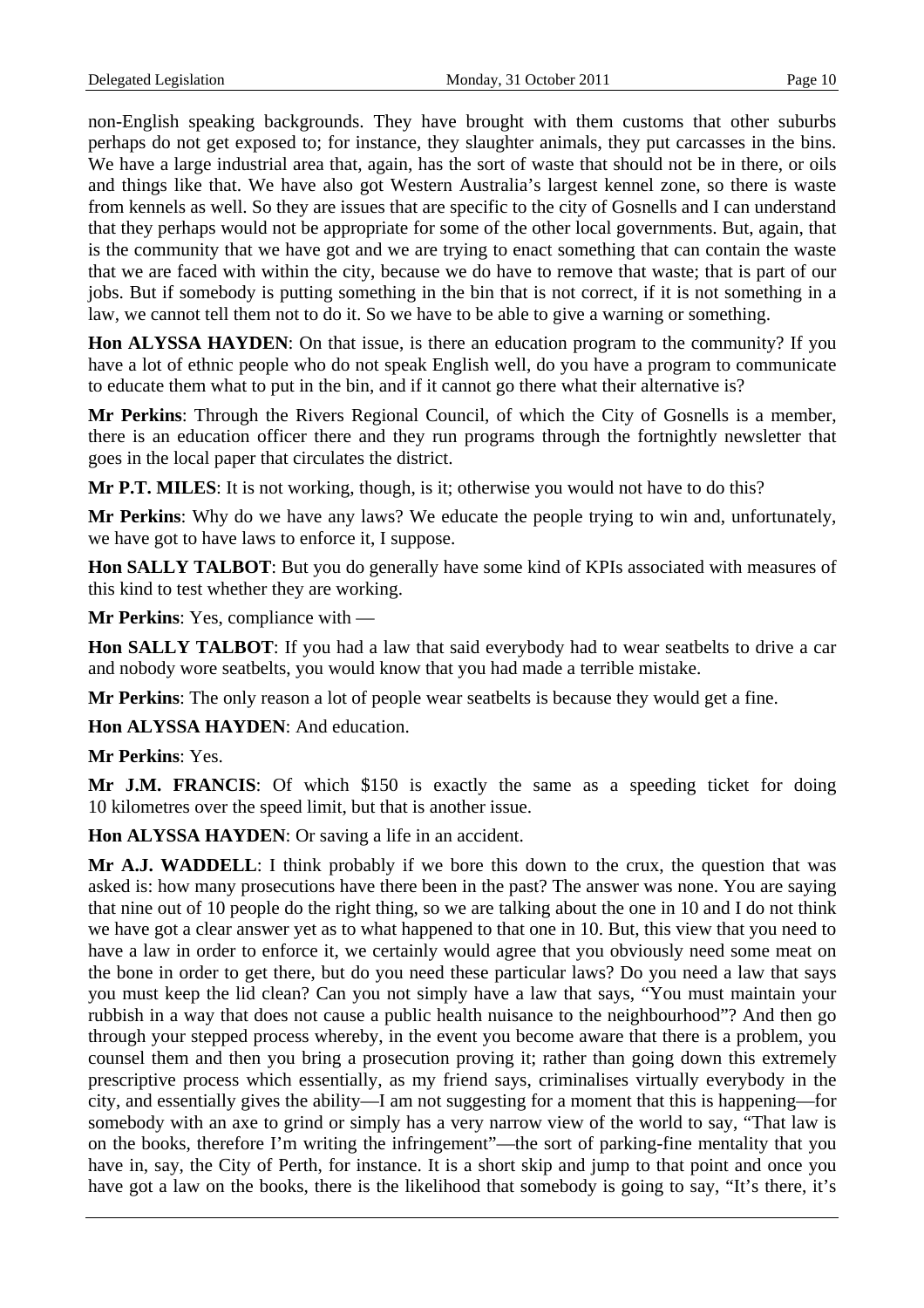the law, you must follow it and therefore we're going to enforce it." We cannot assume that the discretion that you are suggesting is in the system now will always be exercised.

**Ms Tucker**: But in issuing an infringement, there must still be a prima facie case; you must still be able to prove it in court because still somebody has that option to take it to court.

**Mr A.J. WADDELL**: True; absolutely, but at the moment if you say you must keep the lid closed, the prima facie case is the photograph that says the lid was not closed. Now, that bin may have been crystal clean and not presenting any danger whatsoever to the public health of the community. You are telling us that you need these laws to protect the public health of the community, and that is an honourable and good thing. Why not have a law that says, "You must maintain your bin in a state that maintains the good health of the community and does not cause a hazard", in which case somebody leaves their lid open and it is a flyblown mess full of manure or whatever? Then you go, "Yes, let's prosecute", because there is a prima facie case that they are causing a public health risk, rather then they left their lid open, which may or may not create a public health risk.

[10.50 am]

**The CHAIRMAN**: On that, exactly the same with the location and visibility from the street, why not just say it should be removed from the curb within a day of collection or something like that?

**Ms J.M. FREEMAN**: No, the actual comment you want to make is that they need to take action which protects your property, which is what you are saying: it takes away from your property. What you want to do is have something that says: it protects the city's property; it takes good care of the city's property.

**Mr Perkins**: Can I just make the comment that had I had this information—and the views that have come out in the last half hour are great because, having been in industry for so long, I suppose you get tunnel vision. The comments that you have made make me look at it in a different light. If we had had that information on 29 September, I probably could have given you an undertaking, because I knew where you were coming from.

**The CHAIRMAN:** It is not the job of the committee, with all due respect, to suggest to you how you draft your laws.

**Mr Perkins**: I know that.

**Ms J.M. FREEMAN**: But in response to that, what we were trying to say to you is: go back and talk to your councillors.

**Mr P.T. MILES**: I was just going to say that.

**Ms J.M. FREEMAN**: They are the people who deal with this on the ground. Some of this is so prescriptive. All you need is some sort of new technology, and suddenly you are going to have to change your bit of legislation, your bit of local government—to add that to not be thrown in the bin. What we are saying is: what are your objectives? Write your law around your objectives. Your objective is to protect your property, to make sure that there is safety and health, to make sure that people are using it in the right manner. If we are looking at the model local government law, there are two things: "No marking—The owner and occupier of premises shall not mark or disfigure the receptacle in any manner …" Those road safety stickers —

**The CHAIRMAN:** The 50-kilometre-an-hour stickers.

**Ms J.M. FREEMAN**: I do not know whether the City of Gosnells is like the City of Stirling, but they hand them out everywhere, so you have got one department handing out something that is going to contravene the local law —

**Mr Perkins**: Absolutely.

**Ms J.M. FREEMAN**: You have not got that in yours.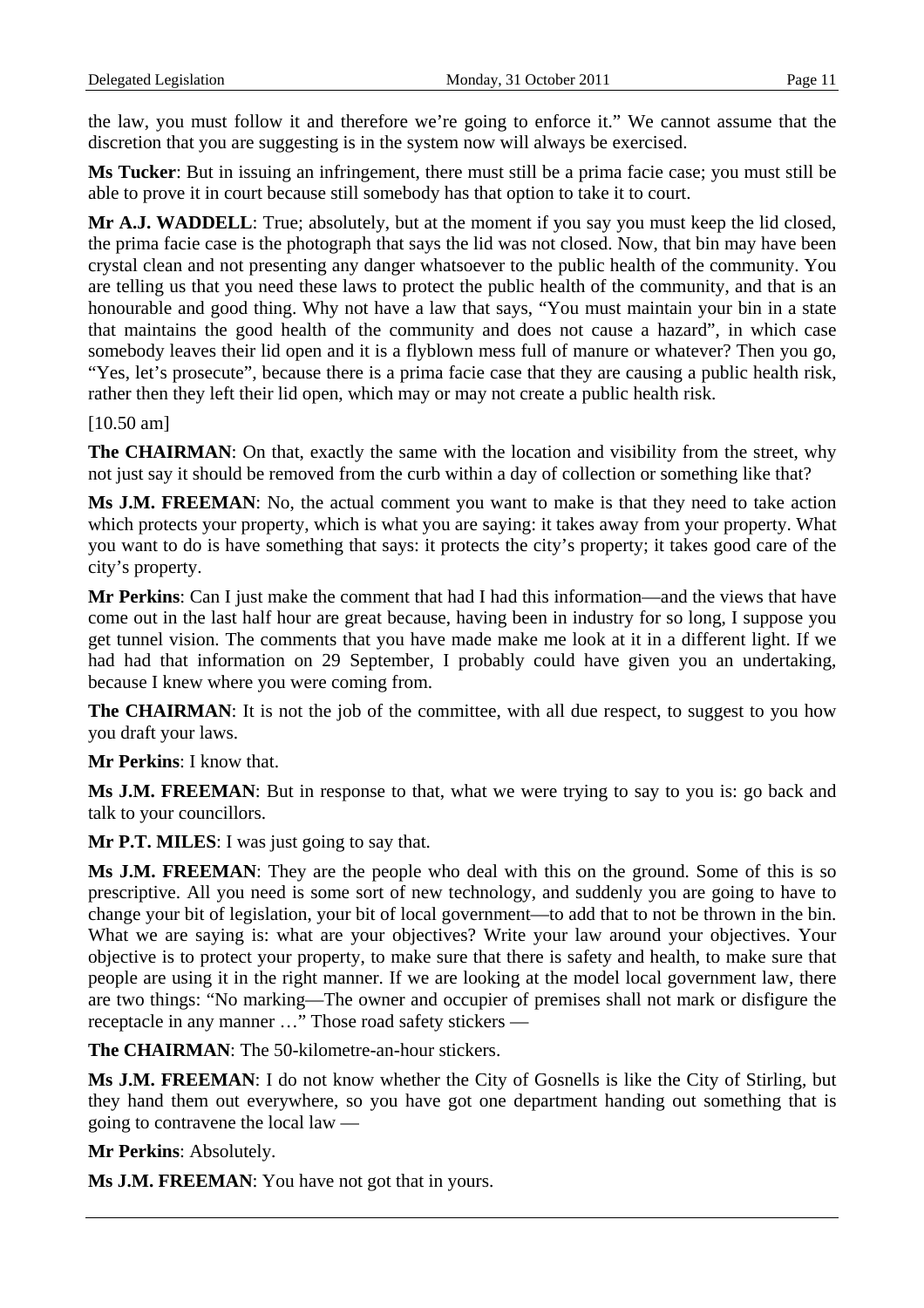**The CHAIRMAN:** And if you have got a population that has a limited amount of English understanding, why not stick a sticker on the bin with ticks and red crosses—what you can put in and what you cannot put in—in sign language. That would be the best way to educate people as to what you can and cannot put in the bin.

**Mr Perkins**: They do that with recycling.

**Ms J.M. FREEMAN**: Again, you do not have this in your law, but the law that WALGA is considering is not dissimilar to this; in fact it adds to it. "Other uses prohibited—The owner occupier of the premises shall not use the receptacle for any use other than the deposit of waste." So every kid that goes and wheels it out and uses it as a cricket wicket—I know and you know that your people are not going to do that unless they wheel it out, use it as a cricket wicket and leave it on the public park for weeks on end. That is the point of what we are trying to make: look at your objectives. That is, protect your property—I get that; you want your property protected so that the city does not have to expend additional cost—protect public health; prevent nuisance from other people, so that they are not smelling really smelly bins that are sitting next to it. I suppose that is where we are at. That is what we were coming back with when we were saying you need to reconsider this. The language to put it best is that they almost feel trivial vague, uncertain. Because they are too prescriptive, they almost become unworkable. That is what we were trying to say.

**Mr Perkins**: It is interesting that the local law has been through Department of Environment and Conservation, the Department of Local Government and solicitors, and it needs you to direct us.

**The CHAIRMAN**: They have not got the commonsense test.

**Mr A.J. WADDELL**: Well, we get the big bucks!

**Ms J.M. FREEMAN**: Over waste bins!

**The CHAIRMAN**: As I said when I started, I know that other councils have similar laws. I do not want you to think that we are picking on the City of Gosnells; we are not. We are just using you as the line in the sand.

**Mr P.T. MILES**: You are the first one.

**The CHAIRMAN:** It just seems to me a bit nanny state-ish, to be honest. I just have some questions on penalties, if I can just move on to the way you have formulated the penalties. It dictates that a person who commits an offence is liable on conviction to a penalty not exceeding \$5 000 and, if there is an offence of a continuing nature, to a further penalty not exceeding \$500 each day or part of a day. I know these are maximum penalties. The question would be: why did you impose the maximum fine penalty when the legislation provides the option of lower penalties to reflect the seriousness of the offending conduct? Did you consider it reasonable that a person who fails to keep the lid closed on their bin could be prosecuted and subject to a fine of \$5 000?

**Ms Tucker**: First off, that was the reason for implementing the infringement penalties, because that is the lower amount, the modified penalty, that can be implemented. So the infringement notice, instead of using this clause that you pointed out—clause 3.1. Clause 3.1 would be used when there is a prosecution, so a modified penalty for whatever reason is not deemed appropriate. That penalty is available to a magistrate. At the end of the day, they never impose a maximum penalty anyway. It is up to the magistrate to determine the level of the severity of the offending and to determine an appropriate penalty. But the modified penalty that is imposed was to reduce that down and to have it something that is more reasonable than sending something to court.

**The CHAIRMAN**: I am just curious as to what your view would be on imposing maximum penalties. What maximum penalties would you recommend? That is more a question also for WALGA and the Department of Local Government.

**Ms Tucker**: That is the one that is actually in the WARR act, so that has just come straight out of the overarching act.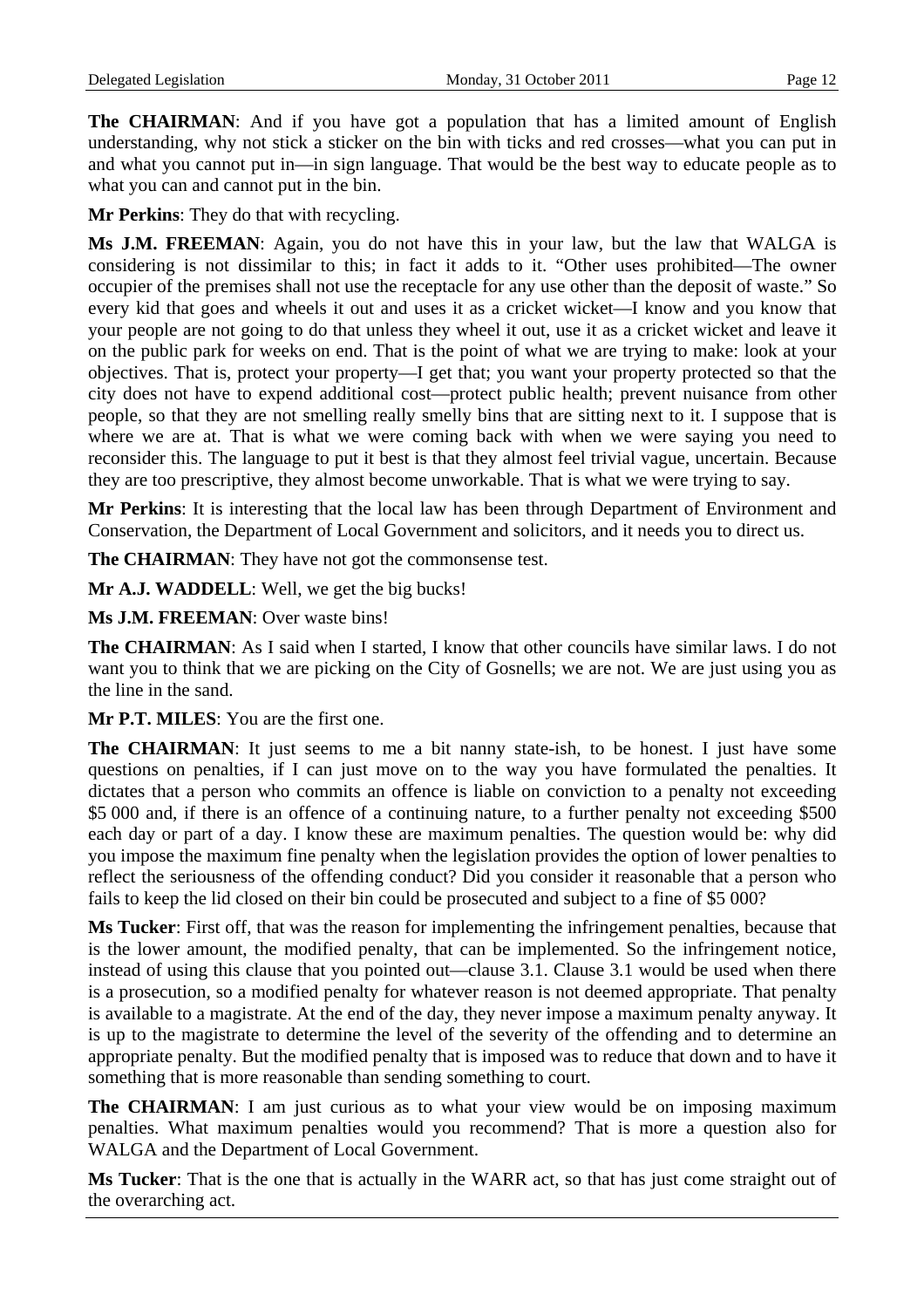**Ms J.M. FREEMAN**: But you have given us a submission—in your new submission you have handed us—and you have said that you would look to change clause 3.13 to a modified penalty.

**Mr Perkins**: That is a provision that currently exists in the WALGA model waste local law—not the new WALGA local law; the existing one that has been in for some time.

**The CHAIRMAN**: I might ask if James and Mary if they can comment on that then, if that is okay.

**Mr McGovern**: Certainly. By way of background, WALGA has been working with the Department of Environment and Conservation for the last 18 months on developing a local law that is a generic starting point for local governments to use for waste. We received some financial assistance from the Waste Authority to test some of the legal aspects of the head of power of the WARR act to ensure that the local law then is developed. For a start it contains content that is allowable under the WARR act. It is also worded in such a way that it can be used by most local governments. We have already discussed a few things today that we have included in the document I have provided to you today, but it seems to be in conflict with what the committee believes is reasonable and is an expectation of the community.

In terms of the prescribed offences, though, our draft model does contain a broader range of offences and penalties than is contained in the City of Gosnells. Because we conduct consultation with the local government sector, and a lot of local governments came back and said they wanted a broader range of penalties included in the draft—particularly for things like depositing asbestos in a receptacle, which is something that is entirely inappropriate to do—but also things like keeping your lid open, when a lot of the waste that is contained in a bin is putrescible waste and leads to opportunities for disease to occur. However, we have also heard the committee say today that that is not acceptable, so I have made notes today of the sorts of aspects of the local law that can be changed to reflect the health issue as opposed to the activity offence, which is I think is what the committee is saying. You see an activity occurring that can be interpreted being an offence leaving a bin open, wheeling a bin out into the street to play cricket. What we need to do with our model is to re-word it to prevent people from using it in certain ways that damages the property of the City of Gosnells, or any other local government, and is an abuse of someone's personal responsibility to maintain a healthy environment.

### [11.00 am]

**The CHAIRMAN**: I think that is exactly what we are getting at. I cannot think of anyone who intentionally goes out and says, "My bin is out there, the lid is shut; I might go and open it."

**Hon ALYSSA HAYDEN**: "I want to spread flies."

**Mr P.T. MILES**: James, you said you worked with or had been working with the department of environment. Why not also with the Department of Local Government?

**Mr McGovern**: Well, the Department of Environment and Conservation has carriage of the WARR act. So, we initially engaged with the DEC to look at this local law. Eighteen months, two years ago, the department was going through a restructure. Mary's position did not actually exist. There was no manager of legislation. So there was a lack of capacity of the department at the time we started the process to engage with the department. However, when the model is complete, it will go to the department for their opinion on the technical drafting aspects as opposed to —

**Mr P.T. MILES**: But only on the technical drafting, not necessarily on whether it is a silly law or not?

**Mr McGovern**: It is the Director General of the Department of Environment and Conservation who has to sign off on the local law, not the Department of Local Government, in terms of their satisfaction with the content and meeting the head of power of the WARR. Act. Traditionally we work with —

**Mr P.T. MILES**: This committee would then actually sign off on it, to be honest, not him.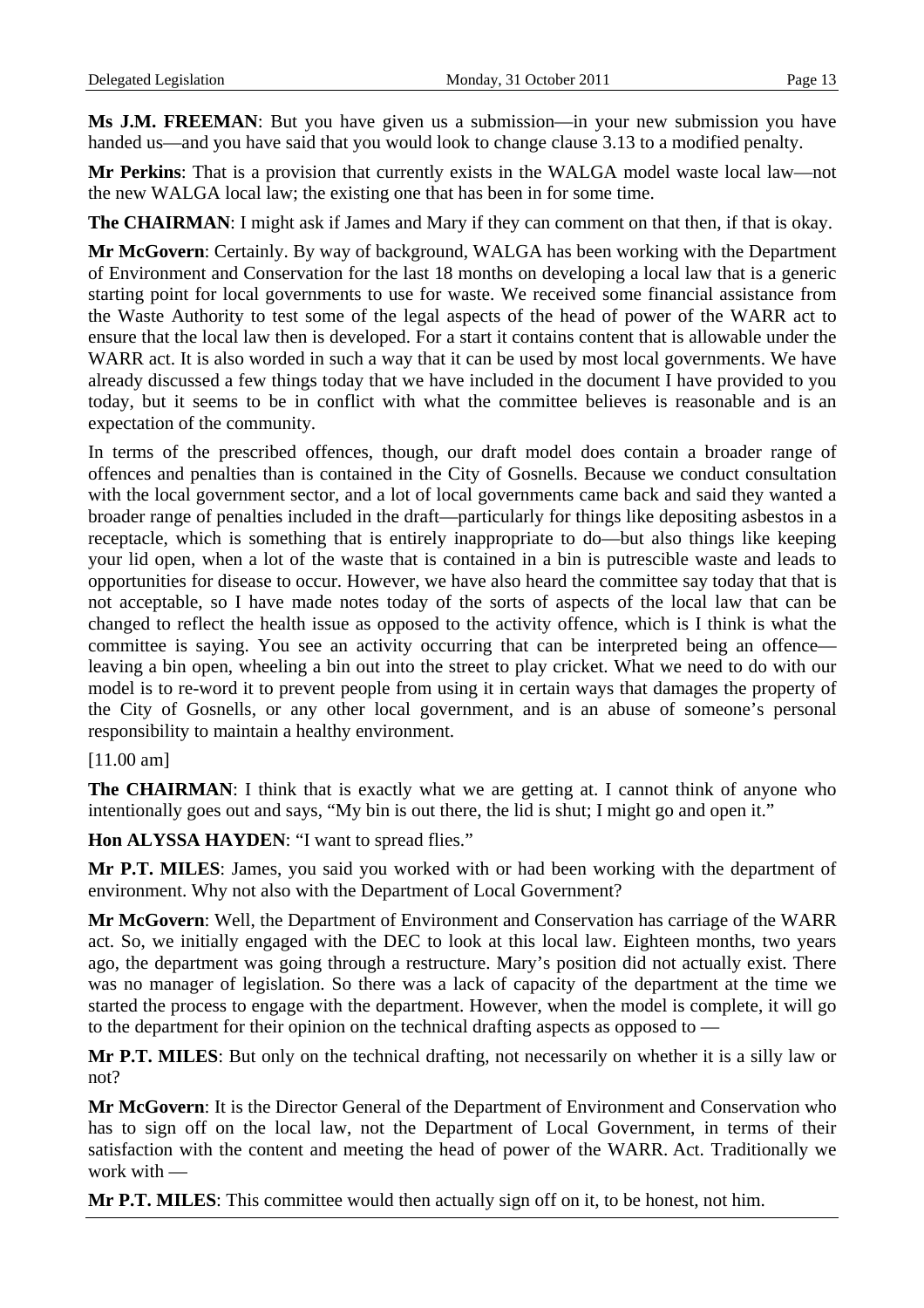**Mr McGovern:** Sorry, it is a joint—they sign off on the proposed local law before it is made, is what I should say.

**Ms Adam**: I am currently manager of legislation at the Department of Local Government. My history is I have worked for local government as an environmental health officer. I have spent a bit of time looking in bins for my sins. Prior to coming to local government, I have spent the last eight years working on a new public health bill for Western Australia. I give you that information to indicate that I have, I think, some level of expertise in trying to find that balance between prescription and outcomes-based legislation. Prior to the health, I worked with Food Standards Australia New Zealand on food standards and there, again, trying to find a balance between a level of prescription and good outcomes-based —

**The CHAIRMAN**: I can blame you for no dogs in cafes as well!

**Ms Adam**: That was not a standard I was working on drafting!

So, basically, I think the Department of Local Government, as is its want, will always take the advice of the Joint Standing Committee on Delegated Legislation. However, we do have some level of expertise around what is an appropriate penalty and when prescription is—so up to now, we tend to, like Gosnells, look at the undertakings and the reports from the committee in going through our local laws.

On the level of penalties, having spent some time drafting legislation, there is a well-intentioned approach to putting the highest penalty in because it futureproofs your legislation to some extent. In the event that you are going to court, courts will generally go for a much lower penalty for first offences. In the event that somebody getting an infringement notice ended up to court, they could well end up with a lower penalty than if they got hit with an infringement notice. That is experienced with the Health Act. The Health Act is a good example of stuff where the penalties certainly are futureproofed; they may have been high some time ago.

I think on the level of prescription around bins, it is appropriate to have a certain level of prescription. Looking at public health outcomes, I think totally basing a penalty around "You have to keep your bin in such a matter as to prevent a public health nuisance to the neighbourhood" might be too large an outcome. At the same time, "keeping your bin clean" may be too vague, that could possibly be linked to an outcome.

I think public health—whilst it is under the WARR act now, the WARR act was drafted with a strong awareness of the health impacts of keeping your rubbish. So, I think there needs to be a level of reality about things like keeping your bin closed when it is on your premises. I take the point that "on your verge" is over the top because —

**Hon ALYSSA HAYDEN**: Beyond your control.

**Ms Adam**: Yes, it is beyond your control. Because that really is your last level of defence for keeping crows, possums, rats and flies out and a responsibility to keep your bin clean is a really important thing too because you do not need much in there before you have got maggots breeding. Oftentimes, prescription, when you have recidivists, and I have encountered a few—sometimes an infringement notice is enough to focus a person's attention on the fact that it is an offence.

**The CHAIRMAN**: Do you have any other concerns with the clauses in these local laws?

**Ms Adam**: Some of the concerns the committee have brought up about "not visible from the street", I take the committee's point. On my first reading of that—I have gone back and re-read it— I thought it only applied to private bins. There is a good case for having the large bulk bins not visible from the street, but I understand that that could almost be—that is a traditional part of local government's function, the amenity of an area. But whether that is covered in town planning or building matters these days, I am not sure. Otherwise, the Department of Local Government, I do not think, has—I mean, we are concerned in having the best possible local laws that, as you say, do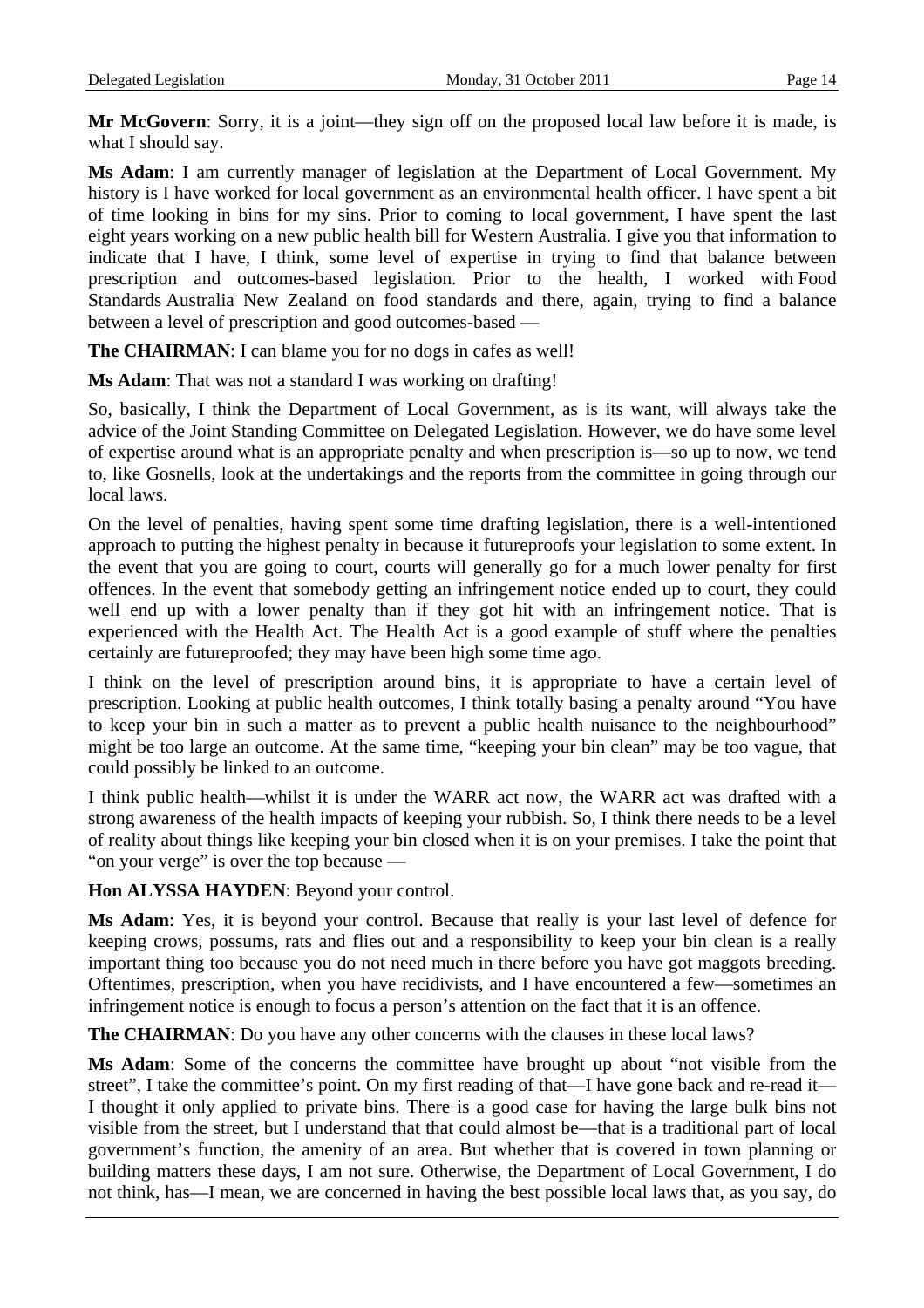not create criminals for minor offences, but also provide an appropriate level of backup for local governments to actually maintain good government in their area, at the risk of sounding like a lawyer.

The CHAIRMAN: Very diplomatic—you are sounding like a politician!

**Ms Adam**: I have had a bit of practice lately watching you!

**Hon ALYSSA HAYDEN**: If I could just ask anyone on the panel: which offence do you think would deserve going to court and would deserve a \$5 000 penalty?

**Ms Tucker**: The \$5 000 penalty would be imposed by the court. If we cannot issue a modified penalty, then it would be put through the court system for a magistrate to adjudicate in relation to those issues. So that would be available to the magistrate.

**Hon ALYSSA HAYDEN**: You are putting up this model that could result in someone having to go to court, paying court fees and up to \$5 000 in penalty. In your opinion, which of these offences do you think is worthy of that? Because I, personally, do not see any that I think is worthy of a \$5 000 penalty.

**Mr P.T. MILES**: Leaving the lid open!

**Ms Adam**: If you looked at the practice of courts, the maximum penalty they will apply on the first offence is 10 per cent of the maximum penalty in the act. The lower you set the penalty, the less you are actually expecting the court to do. If you actually had, say, a business that was constantly ending back in court because they were keeping their lid off and the whole shopping complex was being inundated with flies, possums, rats and mice—I used to travel down the back lanes of Melbourne before they had trendy little bars in them and there was quite a bit of that —

**Ms J.M. FREEMAN**: So the answer is not local laws on bins; it is trendy bars down back alleys, really, is it not?

**Ms Adam**: Maybe Gosnells could become a lovely little bar area.

The reality is most people would stop before they got to the stage where a \$5 000 penalty would be put in place, but it is not beyond contemplation that —

**Hon ALYSSA HAYDEN**: Take the penalty away, which one of these offences deserves to go to court?

**Mr McGovern**: From WALGA's perspective, what we would presume of worthy of going to court is a wanton and deliberate act that was contrary to a clear direction or instruction or signage. The model contains an operation of waste facilities clause. I mentioned before asbestos being put in bins. If a load of asbestos was taken to a waste disposal facility and dumped completely contrary to signage and with the known health ramifications, that would need to go to court —

**Hon ALYSSA HAYDEN**: That does not come under any other law? It does not come under a hazard or any other —

**Ms J.M. FREEMAN**: It does.

**Mr McGovern**: It may indeed.

**Ms J.M. FREEMAN**: It comes under health laws.

**Mr McGovern**: But lighting of fires, depositing waste outside of a waste facility in road reserves, causing a considerable amount of litter —

**Hon ALYSSA HAYDEN:** That does not come under a litter –

**Mr McGovern**: The Litter Act does, but it is a higher level penalty.

[11.10 am]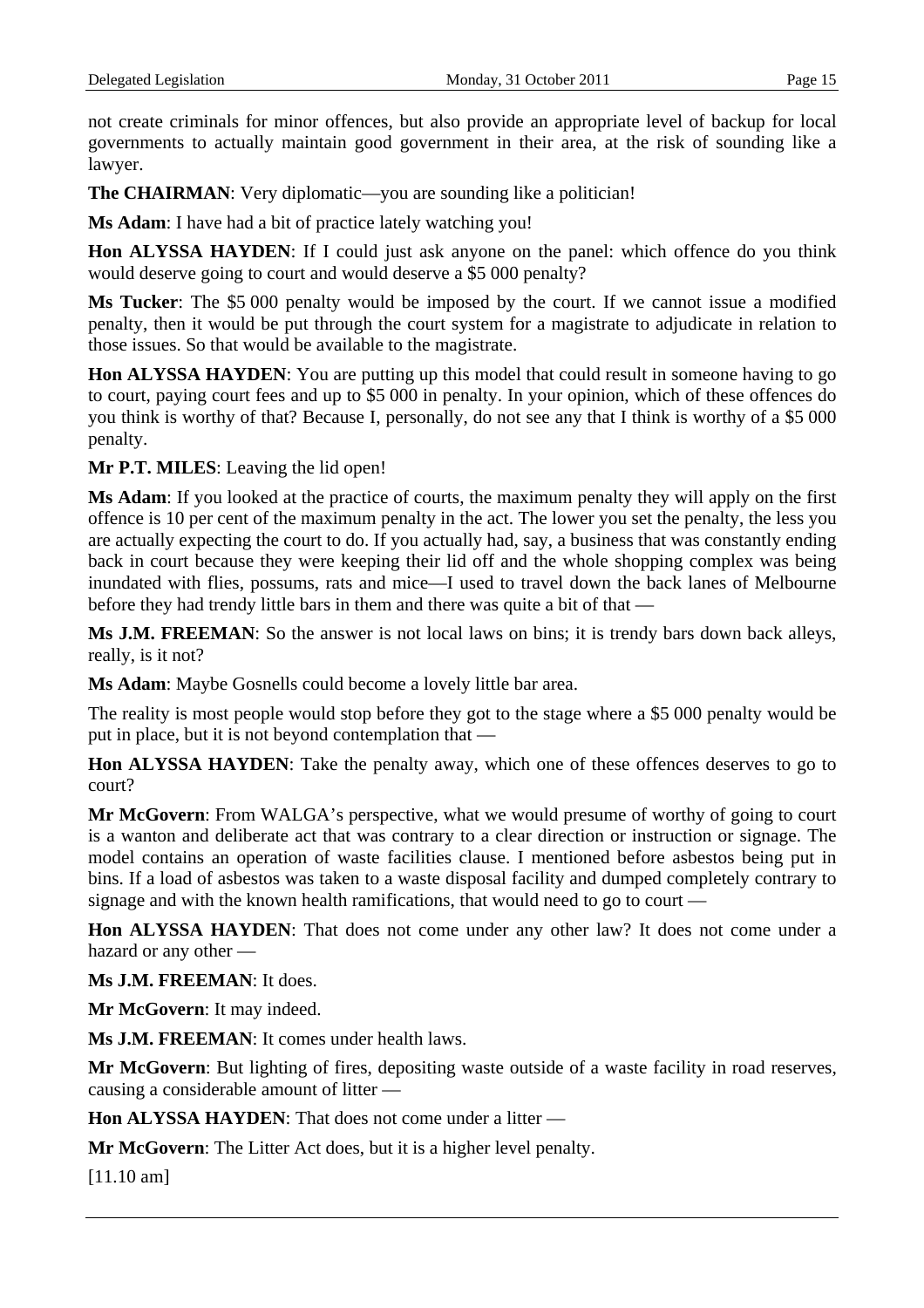**Mr Perkins**: I take your point. The placement of unauthorised material in a bin, historically, can create major damage to the vehicle —

**The CHAIRMAN:** Big blocks of metal, engine blocks and so on—I can imagine what that would do to the crusher.

**Mr Perkins**: — engine blocks, 20-litre drums of oil, asbestos, batteries and the like. There are a range of issues; it is the same as carcasses and things of that nature, though that does have the same type of impact.

**The CHAIRMAN**: It is a safety issue for the rubbish collectors.

### **Mr Perkins**: Yes.

**Hon ALYSSA HAYDEN**: But with most of the stuff you have just listed, it is my understanding that there are already regulations to protect —

**Mr Perkins**: No; not depositing engine blocks in the bin or drums of oil, which is only covered under this type of local law. There is no provision there.

**Mr A.J. WADDELL**: I do not think we have a problem with you being prescriptive about those sorts of things. That is commonsense, and it is clear it should be an offence for people to do those things. It is the vagaries that we are getting at.

**Mr Perkins**: I take that on board—what I have gained out of today's meeting. We have all been heading for the last 30 years in the one direction; we are all following one another's local laws. As I said, I drafted the first waste local law for the City of Gosnells in 1984. Everyone has basically been going along that tangent over those years and we have not really deviated. The comments that you have made today have opened my eyes. I appreciate what you have said. I have said all along with this committee that we should not be wasting your time; it is not only wasting your time but my time and everyone else's time. We should be putting to you a document that is sound and that is going to stand up out in the community, because you do not need to be assessing everything that we do.

**Hon ALYSSA HAYDEN**: Our biggest point is not to forget the human aspect when drafting regulations.

**Mr Perkins**: Yes.

**Ms J.M. FREEMAN**: I have one thing, and this is probably a bit cheeky. You own a bin and you want it cleaned because it has come to the point where it is maggot-infested. If someone has let their bin get maggot-infested and stuff like that, they are not going to clean it and meet the health objectives; they are probably going to clean it and maggot-infest their front garden and stuff like that.

**Mr P.T. MILES:** No! That is why you leave the lid open; it dries them out.

**Ms J.M. FREEMAN**: If you own it, why do you not clean it? I have a City of Stirling bin that I have to put inside my office. I had someone who would come and clean the bin, because it has to go inside my office. We have a bin that can get smelly and stuff like that, but there was a problem with the bin service. The City of Stirling continually picked it up on such an irregular basis on a Monday that the bin service sent my cheque back and said, "I am sorry, we will no longer clean your bin." I have no capacity in my office to clean that bin. There is no water source to clean that bin. I am almost at the stage of writing to the city and saying, "You own it. I have no other way of doing something; you clean it!" I tried and I cannot. I suppose I am asking the question: if you open it, why can you not clean it?

**Mr Perkins**: We can, but at a price to you. We have been down that path. Many years ago I looked at that. I costed it and the general community did not want to meet that; and rightfully so because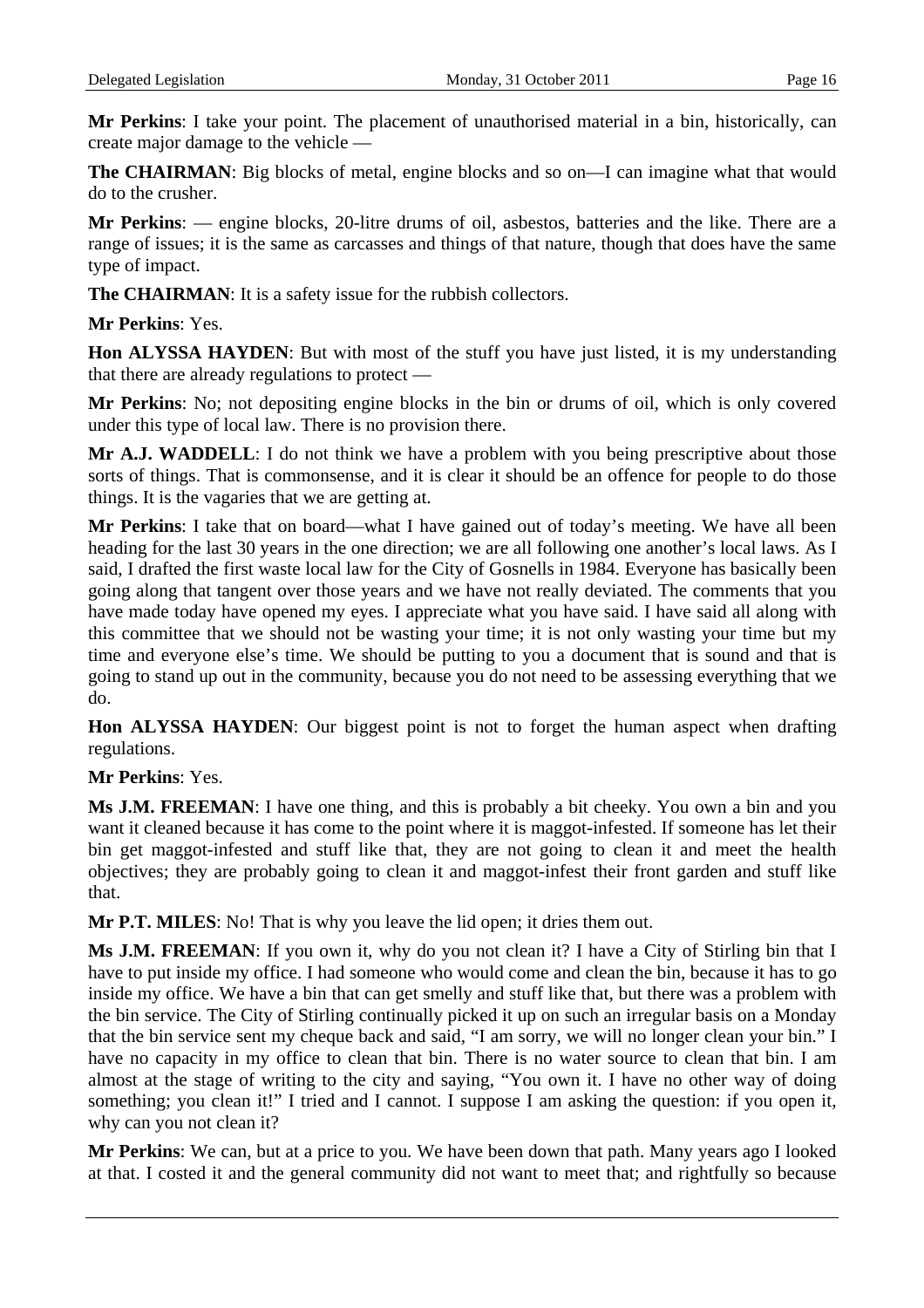the average person maintains their bin. So, to have a plant to go around and clean every bin in the district was cost prohibitive for the general person.

Ms **J.M. FREEMAN**: So you have investigated that?

**Mr Perkins**: Absolutely, yes.

**The CHAIRMAN:** I have a couple of final matters, if I can. I will revisit the definition of "city" and "local government". This is probably a question to WALGA and the Department of Local Government. I ask your views on using the term "local government" rather than "city" in these kinds of local laws. Having heard what Gosnells has said to us, I would be keen to hear your view.

**Mr McGovern**: From our perspective, we have no problem with the terms city, town or shire being used because the interpretation clause of the local law makes it clear who that entity is. We use the term "local government", and it goes on to say "means the". It is far clearer in our model to say those words than to have "city/town/shire"—a pick and mix. As Trevor and Bernadine have already said, it is quite common for local governments to take out the phrase "local government" and put city, town or shire in there, but it is clear who they are talking about, because interpretation makes it clear.

**Hon ALYSSA HAYDEN**: Legislation states "local government", so should we not follow legislation?

**Mr McGovern**: Legislation also says the designation of local government can be a city, town or shire, so there is a cross-reference.

**Ms Adam**: The department does not have a particular position. Basically, if the committee says it has to be X, then we have been following that, but if the committee changes its mind—I do not personally see a problem with city, shire, or town but the department does not have a particular position.

**The CHAIRMAN**: That is a good point: where to from here with a particular local law?

**Mr P.T. MILES**: But there is a distinct difference between the council and the administration.

**Mr Perkins**: Absolutely.

**Mr P.T. MILES**: When you say "the city", what are you determining as the city?

**Ms Adam**: The changes that were made to the City of Perth local law when they were using "council" when they should have used "local government"—

**Mr McGovern**: They used "city" rather than "council".

**Ms Adam**: Yes, something to that effect. They are two different things and that was appropriate, but when it comes to calling it a local government, the City of Gosnells has a valid point. But if the committee says they prefer it another way, the department will go along with that.

**Mr P.T. MILES**: I thought it said "city waste".

**Hon ALYSSA HAYDEN**: That was in point 1; we are on point 2.

**Mr A.J. WADDELL**: We have made a fair bit of progress in communicating our concerns. The question is where to from here? We are at an impasse in terms of our view of the law as it stands and what your council or your city has approved at this stage. You have a number of undertakings in the document you have tabled, but obviously they do not go quite the distance that we as a committee were hoping. We now face the prospect of deciding whether to go with the disallowance motion or not or whether or not you want more time to reconsider where you are going.

**Mr Perkins**: I suppose if the committee is fixed in its views and will not deviate from what was in the letter of 29 September, I would say to go for disallowance, because it is a monumental rewrite. However, as I say, we have picked up your point on "city waste"; we agree with that. Having heard what you have said about the different clauses, I totally agree that it needs a rewrite. I could not say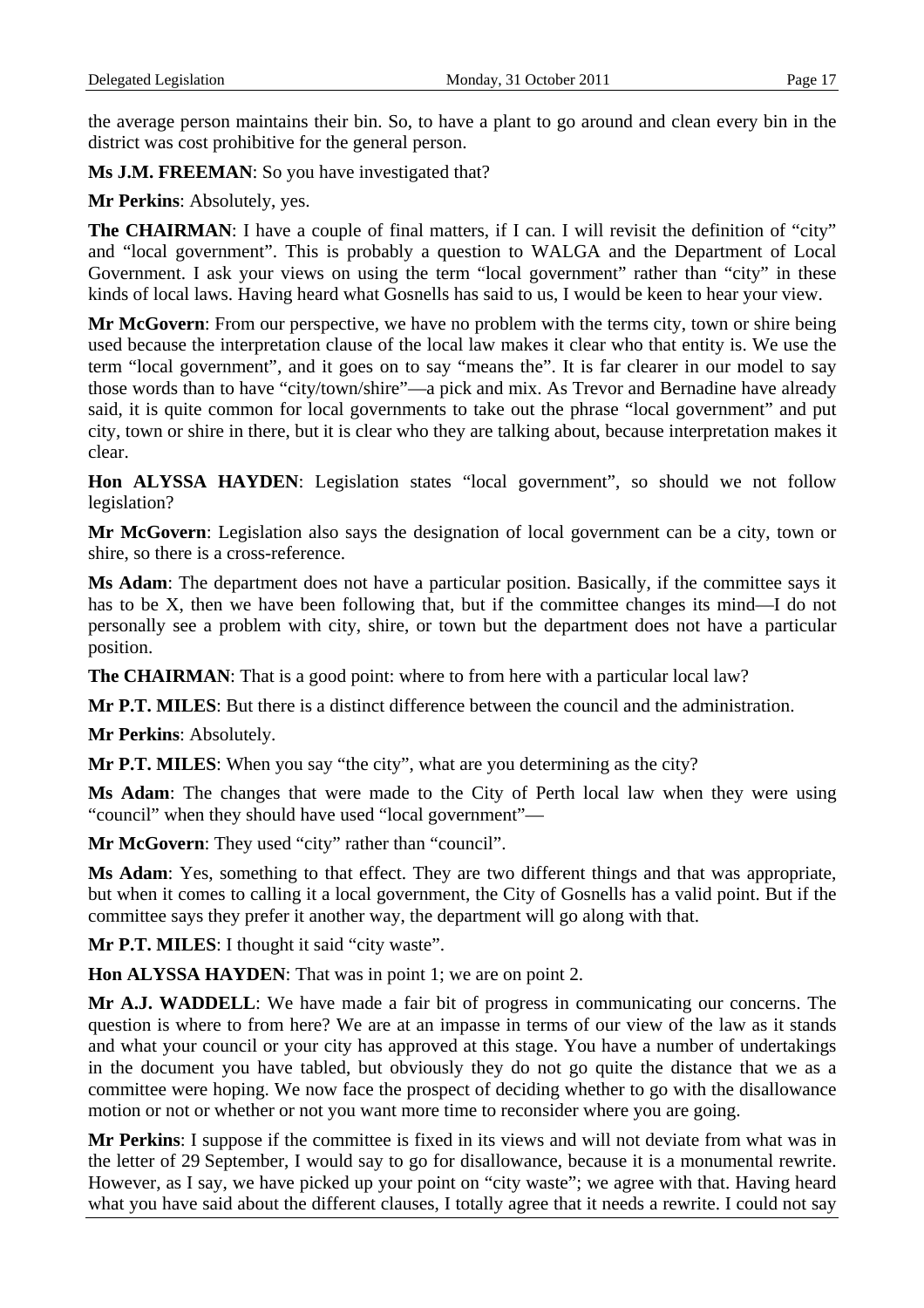that would be done overnight, so we would need an extended period there. As far as "city" goes, I would dearly love to hear you say that you support "city" because I have two other draft local laws on my desk at the moment which contain "city". But that is a selfish reason. As I said, there is a considerable amount of work for us to take on board from what you have told us today. I support what you have said. I think it is a good way to go. If you are not going to deviate, then we will go to disallowance and we will start from scratch.

**Hon SALLY TALBOT**: I have one further question of Mr McGovern. You have tabled today—I am not sure if you have spoken to it—the draft of the revised model law. When are you likely to have that finalised, and when it is finalised, will it be gazetted?

**Mr McGovern**: It is not the intention of the Department of Environment and Conservation to create a model under the WARR act.

**Hon SALLY TALBOT**: Could it not be gazetted under section 62 of the WARR legislation?

**Mr McGovern**: That would be a decision of the Director General of the Department of Environment and Conservation, not anyone else. That is my understanding of how model local laws are made. We call this pro forma local law, not a model. Often the term "model" gets used a lot for what is in our local laws manual. I believe there are only three true models: standing orders, cemeteries and dogs, I think have been gazetted as local laws. I do not think anything else has been gazetted as a local law.

**Hon SALLY TALBOT**: So this is not a model.

**Mr McGovern**: No, it is a pro forma, a starting point for local laws. On the other point, we did hope at the waste and recycling conference in September to have this finished and available free of charge to anybody who wants to access it. One of the conditions of the Waste Authority providing financial assistance was to make it freely available to local governments. The Department of Environment and Conservation had one minor legal question they were asking the State Solicitor's Office to answer, and they have yet to receive that answer.

**Hon SALLY TALBOT**: Was that anything to do with the issues we have raised today?

**Mr McGovern**: It is our understanding that they could not tell me the nature of the issues, because once they go to SSO, it is between them and SSO, so I do not think so. But I will now talk to the Department of Environment and Conservation again about the clarity of the wording. Whenever one gets involved in making local laws, we are looking at brevity, clarity and planning and those sorts of principles in making it. But as we see from today, when you do that you often contain your local law in such a way that it is very interpretive; for example, closing lids on bins, taking over the street playing cricket and things like that. Some become issues, so we need to have a bit of a rethink about what the wording means to the community, as the committee has said, and I will talk to the Department of Environment and Conservation about that before we finalise it.

[11.20 am]

**The CHAIRMAN**: That is what I was going to ask about this particular draft. Given the context of the conversation today, I suspect that you will probably be looking at making some further changes to that. While I am on this, obviously we have these two documents—one from Gosnells and one from yourself. Does anyone have an issue—it is fine if you do—with these being made public?

**Mr Perkins**: Not at all.

**Mr McGovern**: No.

**The CHAIRMAN**: Thank you.

**Mr P.T. MILES**: This question is to James again. WALGA and the Department of Local Government recently gazetted the Shire of Derby–West Kimberley Waste Services Local Law 2011. That includes many of the offences contained within the City of Gosnells that we have been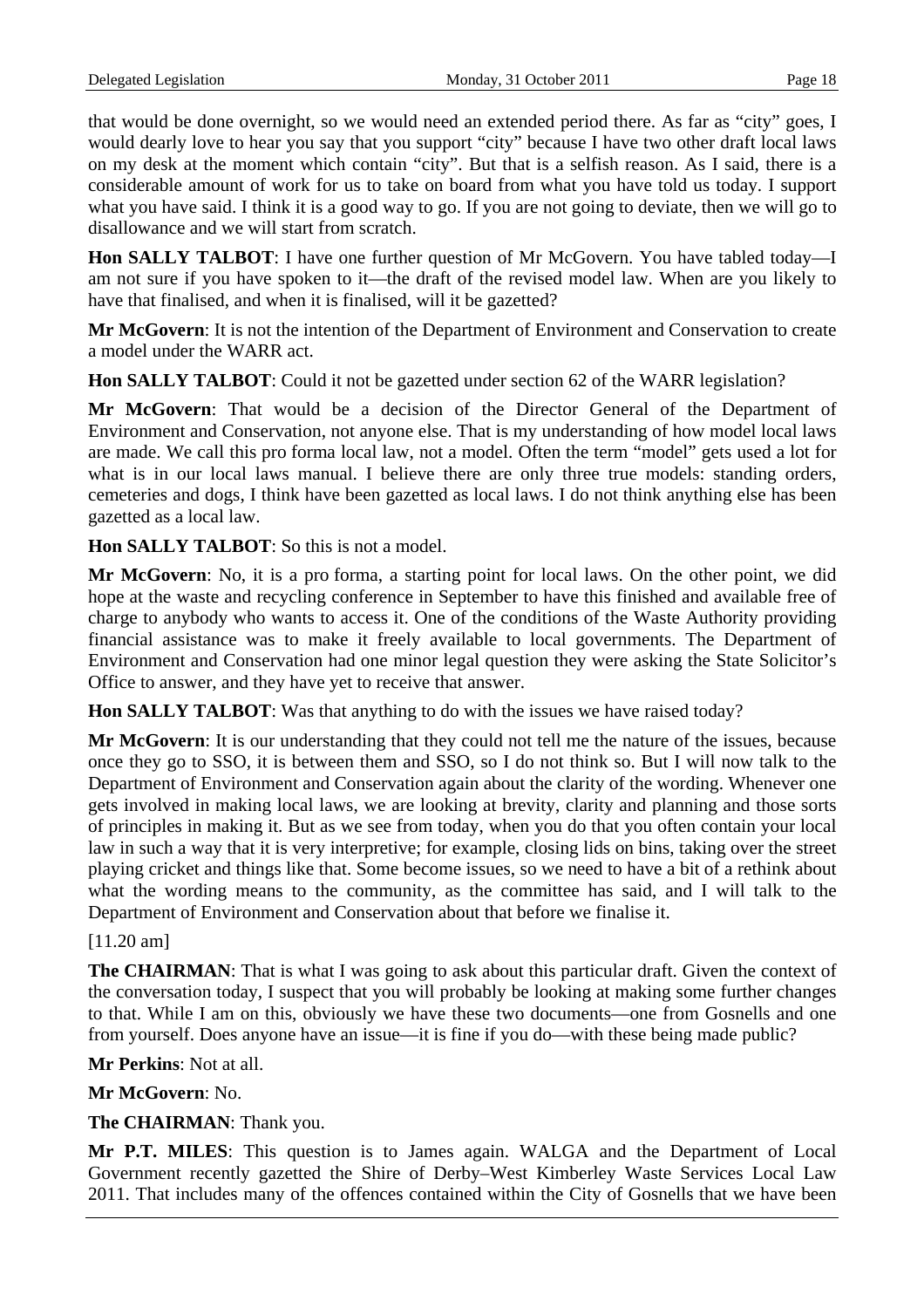talking about today, but it does not prescribe any of the offences that modify penalties infringement notices offences. I understand that has an effect that the only option then is to prosecute the offence on the penalty of the \$5 000 conviction.

**Mr McGovern**: I understand that the Shire of Broomehill–Tambellup, and perhaps Goomalling, did the same thing. They were one of the first local governments to adopt waste local laws after the WARR act came in in 2007. I only had an opportunity to make comment on one of those local laws, because if I do not get asked, I do not know the development of the local law. It was my advice that they develop prescribed offences with modified penalties. I believe that a couple of local governments have gone down the path of just having \$5 000 with \$500 per day per offence. That is the choice local governments make; they are autonomous and they have the right, I guess, to make local laws as they see fit.

**Mr P.T. MILES**: Mary, that obviously comes to you to look at the Derby–West Kimberley waste services law.

**Ms Adam**: Have they been gazetted?

**Mr P.T. MILES**: Yes.

**Ms Adam**: Okay, we will do that then.

**Mr Perkins**: They would have already been through the department.

**Mr P.T. MILES**: They copied you, Trevor!

**Mr Perkins**: That is right. They would have been through the department. Similar to the question that was asked earlier about the draft pro forma model, our local laws have been through the Director General of the Department of Environment and Conservation. They have signed off on it and said they were happy with it. But now with your comments, the writing has to change. As I say, I appreciate what you have told us because I can see the benefit of it.

**Hon ALYSSA HAYDEN**: I have just one last comment and will use the opportunity we have today to communicate with you about the committee's feeling about using the word "city". As far as we are concerned, we relate to the local government as "local government", we relate to the council as the "council" and we relate to the admin and executive as the "city". So whenever we see the word "city", we have our concerns that maybe the city—as in the admin and the executives—will have more power than they should have and that the councillors will not have the power. That is where our determination on "city", "local government" and "council" sits. We are always going to be drilling down on where the word "city" is used.

**Mr Perkins**: On your issue of Perth City Council, you are 100 per cent correct because the issues that were listed as "city" on the three occasions can only be determined by council, not by the CEO or anyone else, so that was correct. The use of the word "city" in our law is the management side of it. Anything to permit that to happen is either done through policy or through the delegated authority from council. We use "city" to refer to management, but if there is a requirement for approvals, it would refer to the council.

**The CHAIRMAN:** Any further questions, members? Thank you very much for your time. As I said at the start, I do not want you to think that we are bashing Gosnells; you just happened to be the one that popped up.

**Mr Perkins**: I will just make sure that Andrew gets double his rubbish back!

**The CHAIRMAN**: Thank you very much for your time. In closing, I remind you about the publication of the transcript. Please note, as I said before, that until such a time as the transcript of your public evidence is finalised, it should not be made public. I advise you that the publication or disclosure of the uncorrected transcript of evidence may constitute a contempt of Parliament and